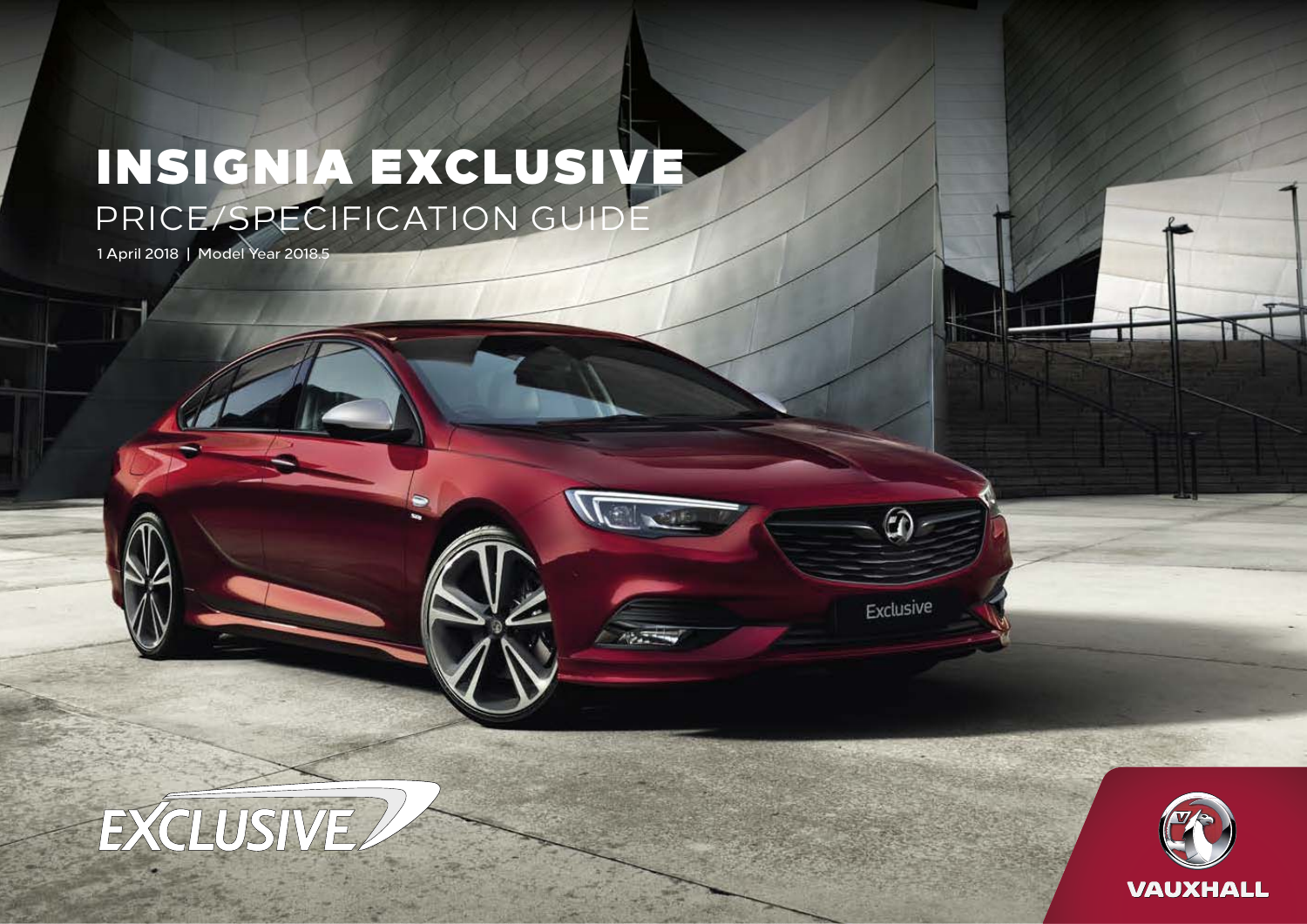# **INSIGNIA SRi VX-LINE NAV**





### **MAKE INSIGNIA EXCLUSIVELY YOURS.**

Imagine being able to personalise the exact finish of your Insignia. Choose an Exclusive model and you can design your Insignia in just the colour you want.

Personalise it from a choice of millions of tones, or even send us a swatch of your favourite colour and we'll match it. See exterior colours pages for further details, visit your local Retailer or log onto vauxhall.co.uk

|        |                                                       |         | <b>Grand Sport</b>             |         | <b>Sports Tourer</b>           |  |  |  |  |
|--------|-------------------------------------------------------|---------|--------------------------------|---------|--------------------------------|--|--|--|--|
|        |                                                       |         | OTR RRP CO <sub>2</sub> (g/km) |         | OTR RRP CO <sub>2</sub> (g/km) |  |  |  |  |
|        | SRI VX-LINE NAV EXCLUSIVE BLACK - ON-THE-ROAD PRICES  |         |                                |         |                                |  |  |  |  |
| Petrol | 1.5 (165PS) Turbo                                     | £24.855 | 136                            | £26,375 | 139                            |  |  |  |  |
| Diesel | 2.0 (170PS) Turbo D BlueInjection                     | £26,525 | 136                            | £28,025 | 139                            |  |  |  |  |
|        | 2.0 (170PS) Turbo D auto BlueInjection                | £28.125 | 145                            | £29.625 | 150                            |  |  |  |  |
|        | SRI VX-LINE NAV EXCLUSIVE CHROME - ON-THE-ROAD PRICES |         |                                |         |                                |  |  |  |  |
| Petrol | 1.5 (165PS) Turbo                                     | £24.855 | 136                            | £26,375 | 139                            |  |  |  |  |
| Diesel | 2.0 (170PS) Turbo D BlueInjection                     | £26,525 | 136                            | £28.025 | 139                            |  |  |  |  |
|        | 2.0 (170PS) Turbo D auto BlueInjection                | £28.125 | 145                            | £29.625 | 150                            |  |  |  |  |

Please note: On-the-road recommended retail prices (RRP) include VAT at 20%, number plates and delivery to Retailer of £700.00 (inc. £116.67 VAT), 12 months' Vehicle Excise Duty and new vehicle first registration fee of £55.00. Excludes fuel and insurance.

### **STANDARD FEATURES**

**Exterior convenience / styling:**

- *Heated windscreen unique on Exclusive models*
- *Rear-view camera unique on Exclusive models*
- VXR Styling Pack
- Sports-style front and rear bumpers
- Side sills
- Rear spoiler (Grand Sport models)
- Visible exhaust tailpipe (excluding Grand Sport 1.5 (165PS) Turbo models)
- Dark-tinted rear windows
- Front and rear parking sensors
- Front fog lights
- Rain-sensitive windscreen wipers

#### **Interior convenience / styling:**

- *Heated front seats unique on Exclusive models*
- Velour floor mats with Exclusive logo
- Sports front seats, driver's AGR
- Sports pedals
- Heated, flat-bottom, leather-covered VX-Line steering wheel
- Dual-zone electronic climate control
- Steering column adjustable for reach and rake
- Dark fabric headlining

#### **Infotainment:**

- Navi 900 IntelliLink system
- Fully integrated European sat nav system
- 8-inch colour touchscreen
- Bluetooth® / Apple CarPlay™ / Android Auto™

#### **Safety / security:**

- OnStar • Electronic Stability Programme (ESP)
- Forward collision alert with automatic city emergency braking
- Following distance indicator
- Lane departure warning with lane assist
- Keyless start
- Security alarm system (Thatcham approved, T1)

### **CUSTOMER OFFERS\***



- **Flexible PCP (5.9% APR) with £1000 Vauxhall Deposit Contribution on diesel models**  $\checkmark$
- **Flexible Personal Lease**

*Please consult your Retailer for details.*

\* = Terms and conditions apply.

### **EXCLUSIVE BLACK FEATURES**

- 18-inch diamond-cut bi-colour alloy wheels
- Gloss black upper window trim
- Gloss black roof rails (Sports Tourer models)
- Gloss black front grille bar and grille surround
- Gloss black front fog light bezels
- Gloss black door mirror housings
	- Gloss black Exclusive badge
- Velour floor mats with Exclusive logo
- Dark silver Agate facia and door panel inserts
- Insignia name and engine badges deleted from tailgate

#### **EXCLUSIVE CHROME FEATURES**

- 18-inch diamond-cut bi-colour alloy wheels
- Chrome-effect Exclusive badge
- Chrome-effect inserts on door handles
- Velour floor mats with Exclusive logo
- Dark silver Agate facia and door panel inserts
- Insignia name and engine badges deleted from tailgate

#### **EXCLUSIVE OPTIONS**

- Choice of unique exterior colours or Personalised
- Choice of unique alloy wheels
- Choice of unique interior trims including Premium nappa leather
- Brushed alloy-effect door mirror housings
- Carbon fibre-effect door mirror housings
- Dark metallic Hexagon facia and door panel inserts

**COMPANY CAR INFORMATION**

**P11D price starting at £24,595**

 **From £115 monthly BiK tax\*\* CO2 emissions from 136g/km**

### *Please see www.vauxhall.co.uk/fleet for details.*

**From 28% tax band\*\***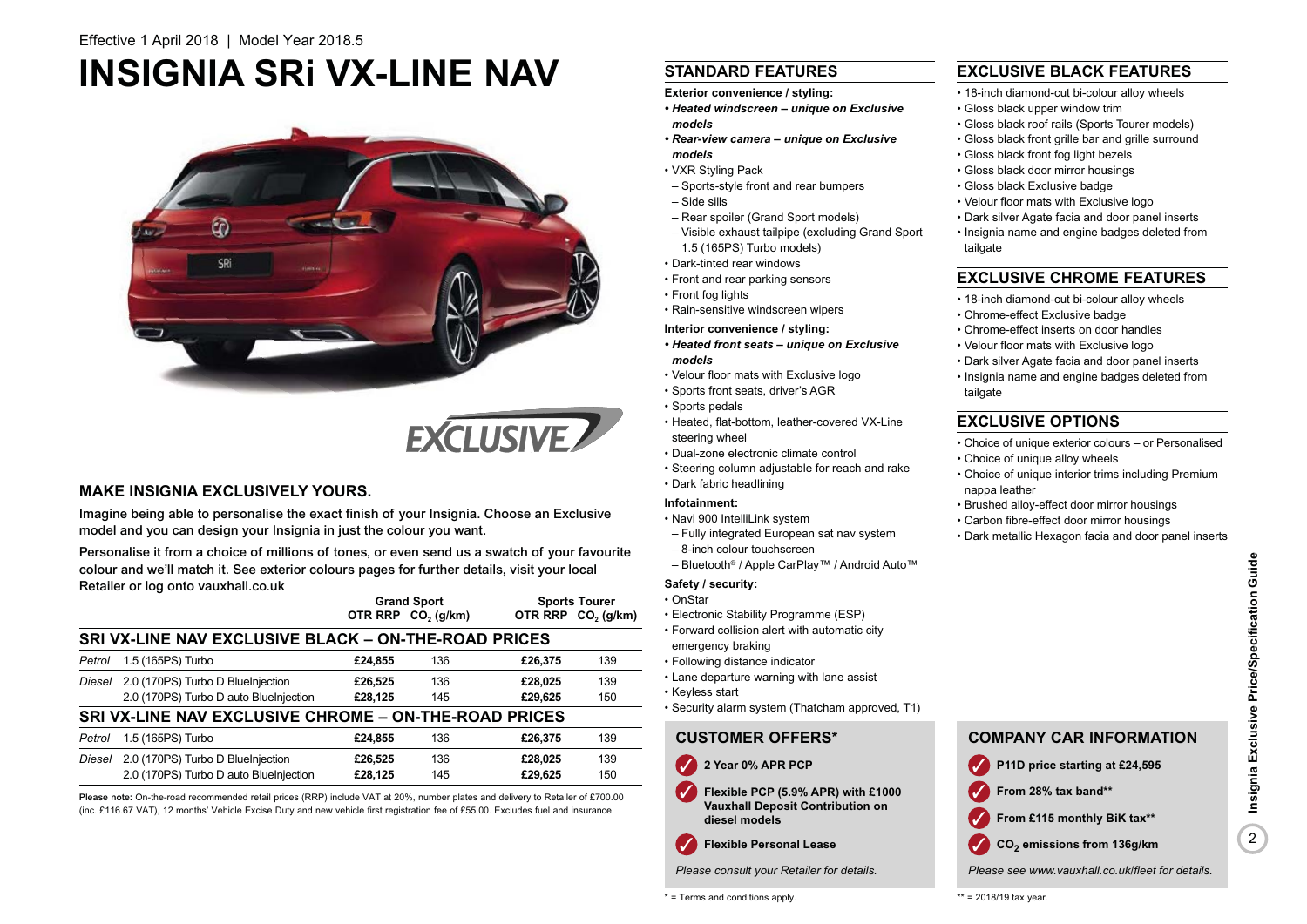# **INSIGNIA ELITE NAV**





### **MAKE INSIGNIA EXCLUSIVELY YOURS.**

Imagine being able to personalise the exact finish of your Insignia. Choose an Exclusive model and you can design your Insignia in just the colour you want.

Personalise it from a choice of millions of tones, or even send us a swatch of your favourite colour and we'll match it. See exterior colours pages for further details, visit your local Retailer or log onto vauxhall.co.uk

|               |                                                 |         | <b>Grand Sport</b>             |         | <b>Sports Tourer</b>           |
|---------------|-------------------------------------------------|---------|--------------------------------|---------|--------------------------------|
|               |                                                 |         | OTR RRP CO <sub>2</sub> (g/km) |         | OTR RRP CO <sub>2</sub> (g/km) |
|               | ELITE NAV EXCLUSIVE BLACK - ON-THE-ROAD PRICES  |         |                                |         |                                |
| Petrol        | 1.5 (165PS) Turbo                               | £25,805 | 136                            | £27,325 | 139                            |
| Diesel        | 2.0 (170PS) Turbo D BlueInjection               | £27,475 | 136                            | £28,975 | 139                            |
|               | 2.0 (170PS) Turbo D auto BlueInjection          | £29.075 | 145                            | £30,575 | 150                            |
|               | ELITE NAV EXCLUSIVE CHROME - ON-THE-ROAD PRICES |         |                                |         |                                |
| Petrol        | 1.5 (165PS) Turbo                               | £25,805 | 136                            | £27,325 | 139                            |
| <b>Diesel</b> | 2.0 (170PS) Turbo D BlueInjection               | £27,475 | 136                            | £28,975 | 139                            |
|               | 2.0 (170PS) Turbo D auto BlueInjection          | £29.075 | 145                            | £30,575 | 150                            |

Please note: On-the-road recommended retail prices (RRP) include VAT at 20%, number plates and delivery to Retailer of £700.00 (inc. £116.67 VAT), 12 months' Vehicle Excise Duty and new vehicle first registration fee of £55.00. Excludes fuel and insurance.

### **STANDARD FEATURES**

**Exterior convenience / styling:**

- *Heated windscreen unique on Exclusive models*
- *Rear-view camera unique on Exclusive models*
- IntelliLux LED® matrix headlights
- Front fog lights
- Rain-sensitive windscreen wipers
- Front and rear parking sensors
- Dark-tinted rear windows
- **Interior convenience / styling:**
- *Heated, flat-bottom, leather-covered VX-Line steering wheel – unique on Exclusive models*
- Leather seat facings
- Heated front seats
- Heated outer rear seats (All Sports Tourer models)
- Dual-zone electronic climate control
- Driver's seat tilt and lumbar adjustment
- 8-inch colour information display
- Dark silver Agate facia and door panel inserts

#### **Infotainment:**

- Navi 900 IntelliLink system
- Fully integrated European sat nav system
- 8-inch colour touchscreen
- Bluetooth® / Apple CarPlay™ / Android Auto™

#### **Safety / security:**

- OnStar
- Electronic Stability Programme (ESP)
- Forward collision alert with automatic
- city emergency braking
- Following distance indicator
- Lane departure warning with lane assist
- Keyless start
- Security alarm system
- (Thatcham approved, T1)



- **Vauxhall Deposit Contribution on diesel models**
- **Flexible Personal Lease**

*Please consult your Retailer for details.*

\* = Terms and conditions apply.

### **EXCLUSIVE BLACK FEATURES**

- 18-inch diamond-cut bi-colour alloy wheels
- Gloss black upper window trim
- Gloss black roof rails (Sports Tourer models)
- Gloss black front grille bar and grille surround
- Gloss black front fog light bezels
- Gloss black door mirror housings
	- Gloss black Exclusive badge
	- Body-colour door handles
	- Velour floor mats with Exclusive logo
	- Insignia name and engine badges deleted from tailgate

### **EXCLUSIVE CHROME FEATURES**

- 18-inch diamond-cut bi-colour alloy wheels
- Chrome-effect Exclusive badge
- Velour floor mats with Exclusive logo
- Insignia name and engine badges deleted from tailgate

### **EXCLUSIVE OPTIONS**

- Choice of unique exterior colours or Personalised
- Choice of unique alloy wheels
- Choice of unique interior trims including premium nappa leather
- Dark fabric headlining
- Dark metallic Hexagon facia and door panel inserts
- Brushed alloy-effect door mirror housings
- Carbon fibre-effect door mirror housings

#### *Please see www.vauxhall.co.uk/fleet for details.*

**From 28% tax band\*\***

**COMPANY CAR INFORMATION**

**P11D price starting at £25,545**

 **From £120 monthly BiK tax\*\* CO2 emissions from 136g/km**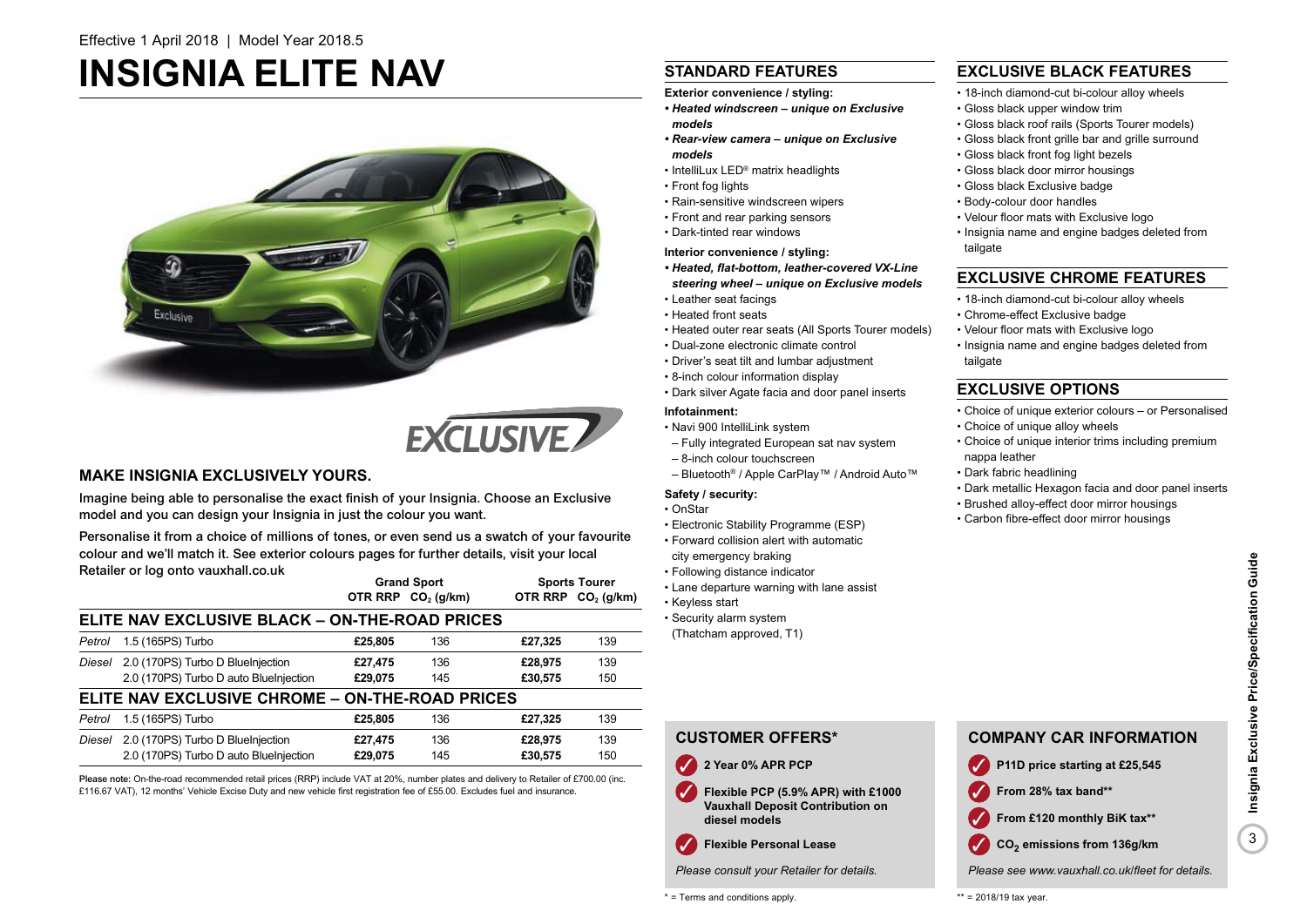# **INSIGNIA EXCLUSIVE** PRICES

| Model<br><b>Grand Sport</b>             | Price<br>(£) | VAT<br>(E) | Total<br>(E) | On-the-road<br>RRP(E) | CO <sub>2</sub><br>(g/km) | Model<br><b>Sports Tourer</b>           | Price<br>(£) | <b>VAT</b><br>(E) | Total<br>(E) | On-the-road<br>RRP(E) | CO <sub>2</sub><br>(g/km) |
|-----------------------------------------|--------------|------------|--------------|-----------------------|---------------------------|-----------------------------------------|--------------|-------------------|--------------|-----------------------|---------------------------|
| SRI VX-LINE NAV EXCLUSIVE BLACK         |              |            |              |                       |                           | <b>SRI VX-LINE NAV EXCLUSIVE BLACK</b>  |              |                   |              |                       |                           |
| 1.5 (165PS) Turbo<br>Diesel             | 19912.50     | 3982.50    | 23895.00     | 24855.00              | 136                       | 1.5 (165PS) Turbo<br>Diesel             | 21179.16     | 4235.84           | 25415.00     | 26375.00              | 139                       |
| 2.0 (170PS) Turbo D BlueInjection*      | 21045.83     | 4209.17    | 25255.00     | 26525.00              | 136                       | 2.0 (170PS) Turbo D BlueInjection*      | 22295.83     | 4459.17           | 26755.00     | 28025.00              | 139                       |
| 2.0 (170PS) Turbo D auto BlueInjection* | 22379.16     | 4475.84    | 26855.00     | 28125.00              | 145                       | 2.0 (170PS) Turbo D auto BlueInjection* | 23629.16     | 4725.84           | 28355.00     | 29625.00              | 150                       |
| <b>SRI VX-LINE NAV EXCLUSIVE CHROME</b> |              |            |              |                       |                           | <b>SRI VX-LINE NAV EXCLUSIVE CHROME</b> |              |                   |              |                       |                           |
| 1.5 (165PS) Turbo<br>Diesel             | 19912.50     | 3982.50    | 23895.00     | 24855.00              | 136                       | 1.5 (165PS) Turbo<br>Diesel             | 21179.16     | 4235.84           | 25415.00     | 26375.00              | 139                       |
| 2.0 (170PS) Turbo D BlueInjection*      | 21045.83     | 4209.17    | 25255.00     | 26525.00              | 136                       | 2.0 (170PS) Turbo D BlueInjection*      | 22295.83     | 4459.17           | 26755.00     | 28025.00              | 139                       |
| 2.0 (170PS) Turbo D auto BlueInjection* | 22379.16     | 4475.84    | 26855.00     | 28125.00              | 145                       | 2.0 (170PS) Turbo D auto BlueInjection* | 23629.16     | 4725.84           | 28355.00     | 29625.00              | 150                       |
| <b>ELITE NAV EXCLUSIVE BLACK</b>        |              |            |              |                       |                           | <b>ELITE NAV EXCLUSIVE BLACK</b>        |              |                   |              |                       |                           |
| 1.5 (165PS) Turbo<br>Diesel             | 20704.16     | 4140.84    | 24845.00     | 25805.00              | 136                       | 1.5 (165PS) Turbo<br>Diesel             | 21970.83     | 4394.17           | 26365.00     | 27325.00              | 139                       |
| 2.0 (170PS) Turbo D BlueInjection*      | 21837.50     | 4367.50    | 26205.00     | 27475.00              | 136                       | 2.0 (170PS) Turbo D BlueInjection*      | 23087.50     | 4617.50           | 27705.00     | 28975.00              | 139                       |
| 2.0 (170PS) Turbo D auto BlueInjection* | 23170.83     | 4634.17    | 27805.00     | 29075.00              | 145                       | 2.0 (170PS) Turbo D auto BlueInjection* | 24420.83     | 4884.17           | 29305.00     | 30575.00              | 150                       |
| <b>ELITE NAV EXCLUSIVE CHROME</b>       |              |            |              |                       |                           | <b>ELITE NAV EXCLUSIVE CHROME</b>       |              |                   |              |                       |                           |
| 1.5 (165PS) Turbo<br>Diesel             | 20704.16     | 4140.84    | 24845.00     | 25805.00              | 136                       | 1.5 (165PS) Turbo<br>Diesel             | 21970.83     | 4394.17           | 26365.00     | 27325.00              | 139                       |
| 2.0 (170PS) Turbo D BlueInjection*      | 21837.50     | 4367.50    | 26205.00     | 27475.00              | 136                       | 2.0 (170PS) Turbo D BlueInjection*      | 23087.50     | 4617.50           | 27705.00     | 28975.00              | 139                       |
| 2.0 (170PS) Turbo D auto BlueInjection* | 23170.83     | 4634.1     | 27805.00     | 29075.00              | 145                       | 2.0 (170PS) Turbo D auto BlueInjection* | 24420.83     | 4884.1            | 29305.00     | 30575.00              | 150                       |

Please note: On-the-road recommended retail prices (RRP) include number plates and delivery to Retailer of £700.00 (inc. £116.67

VAT) 12 months' Vehicle Excise Duty and new vehicle first registration fee of £55.00. Excludes fuel and insurance.

\* = Please note: Vehicles with BlueInjection technology will need regular AdBlue® top-ups also between servicing requirements. An indicator integrated into the on-board computer will warn you when you need to top up. More information under www.vauxhall.co.uk/discover-vauxhall/technology/adblue.html

In accordance with regulations R (EC) No. 715/2007 and R (EC) No. 692/2008 (in the versions respectively applicable).

 $\overline{4}$ 

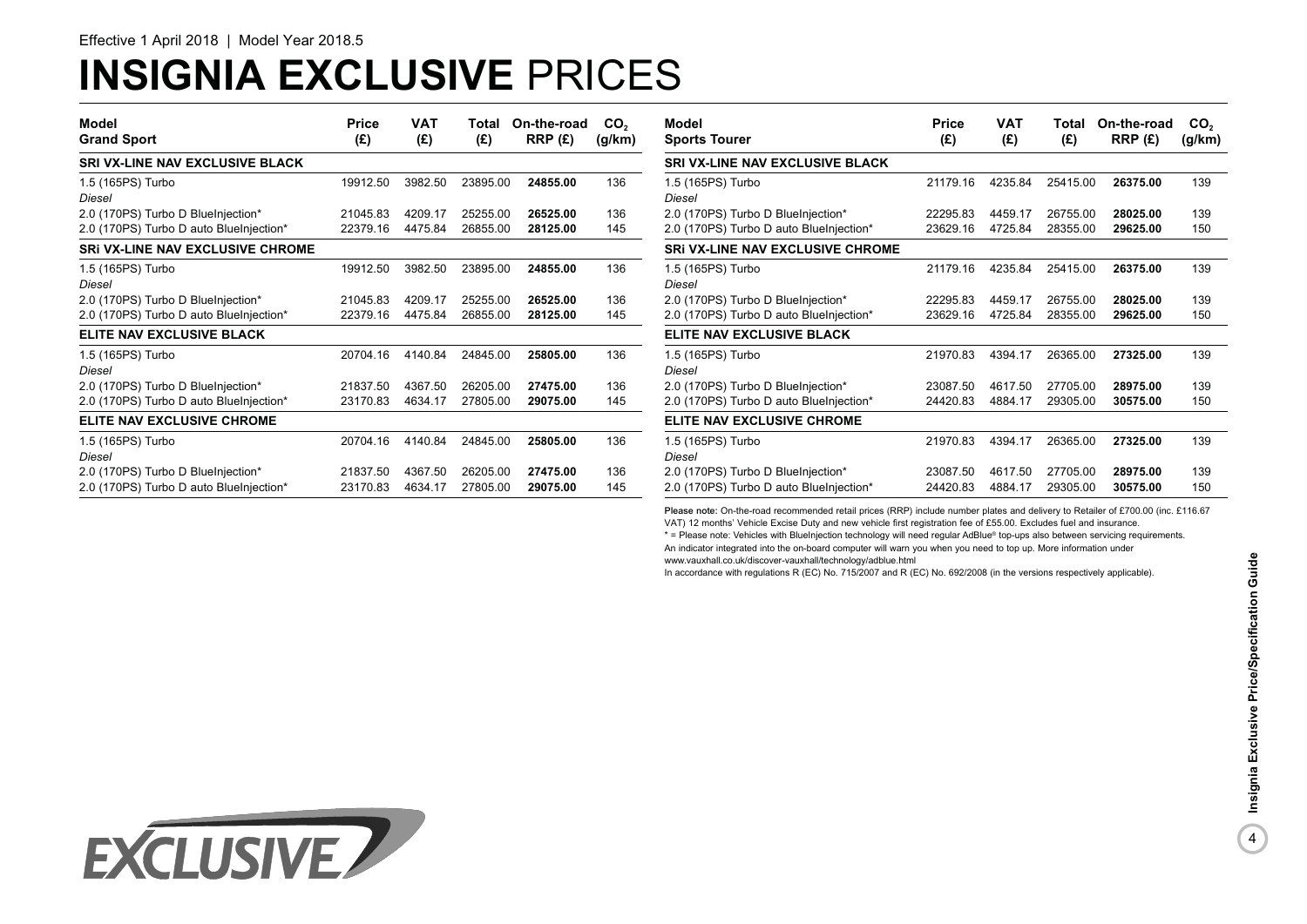| <b>DRIVER INFORMATION</b>                                                                                                                                                                                                                                                                                                                                                                                                                                                                                                                                                                                                                                                           | SRI LL-VIR |         | Price (£)<br>exc. VAT | Total $(E)$<br>inc. VAT |
|-------------------------------------------------------------------------------------------------------------------------------------------------------------------------------------------------------------------------------------------------------------------------------------------------------------------------------------------------------------------------------------------------------------------------------------------------------------------------------------------------------------------------------------------------------------------------------------------------------------------------------------------------------------------------------------|------------|---------|-----------------------|-------------------------|
| 8-inch colour display incorporating speedometer and supplementary audio, phone and navigation information                                                                                                                                                                                                                                                                                                                                                                                                                                                                                                                                                                           |            |         | 345.83                | 415.00                  |
| Head-up display (only available in conjunction with 8-inch colour display)<br>Projects key information onto the windscreen so that the driver's eyes remain on the road at all times.<br>The display is adjustable for height and brightness.<br>Displays: • Navigation directions • Audio and phone information • Speedometer • Rev counter<br>• Selected gear and gear shift indicator • Set speed of cruise control and speed limiter • Forward collision alert<br>• Following distance indicator gap adjustment • Lane assist and lane departure warning • Pedestrian alert<br>Please note: The red LEDs of the forward collision alert system are replaced by a warning symbol | Ő          | $\circ$ | 241.67                | 290.00                  |
| <b>DRIVER ASSISTANCE</b>                                                                                                                                                                                                                                                                                                                                                                                                                                                                                                                                                                                                                                                            |            |         |                       |                         |

| FlexRide (available at extra cost on 2.0 (170PS) Turbo D)<br>Enables the driver to choose from three distinct driving modes - Normal (default setting), Sport or Tour.<br>• Facia mounted Sport and Tour switches                                                                                                                                                                                                                                                                                             |  | 708.33<br>850.00 |  |
|---------------------------------------------------------------------------------------------------------------------------------------------------------------------------------------------------------------------------------------------------------------------------------------------------------------------------------------------------------------------------------------------------------------------------------------------------------------------------------------------------------------|--|------------------|--|
| Driving Assistance Pack Two – Automatic cruise control incorporating automatic brake intervention<br>Automatic cruise control adjusts the vehicle's speed to maintain a time distance to the preceding vehicle, up to the speed that you have set.<br>On models with automatic transmission the 'Stop and Go' function will bring the vehicle to a complete stop and then set off again as the traffic<br>ahead moves away. Automatic brake intervention is active at all speeds above walking pace (2.5mph). |  | 475.00<br>570.00 |  |
| Front and rear parking distance sensors<br>• Audible warning • Distance warning graphic shown in driver information display<br>Easier parking                                                                                                                                                                                                                                                                                                                                                                 |  |                  |  |

 $\bullet$  = Standard equipment.  $\bigcirc$  = Optional at extra cost.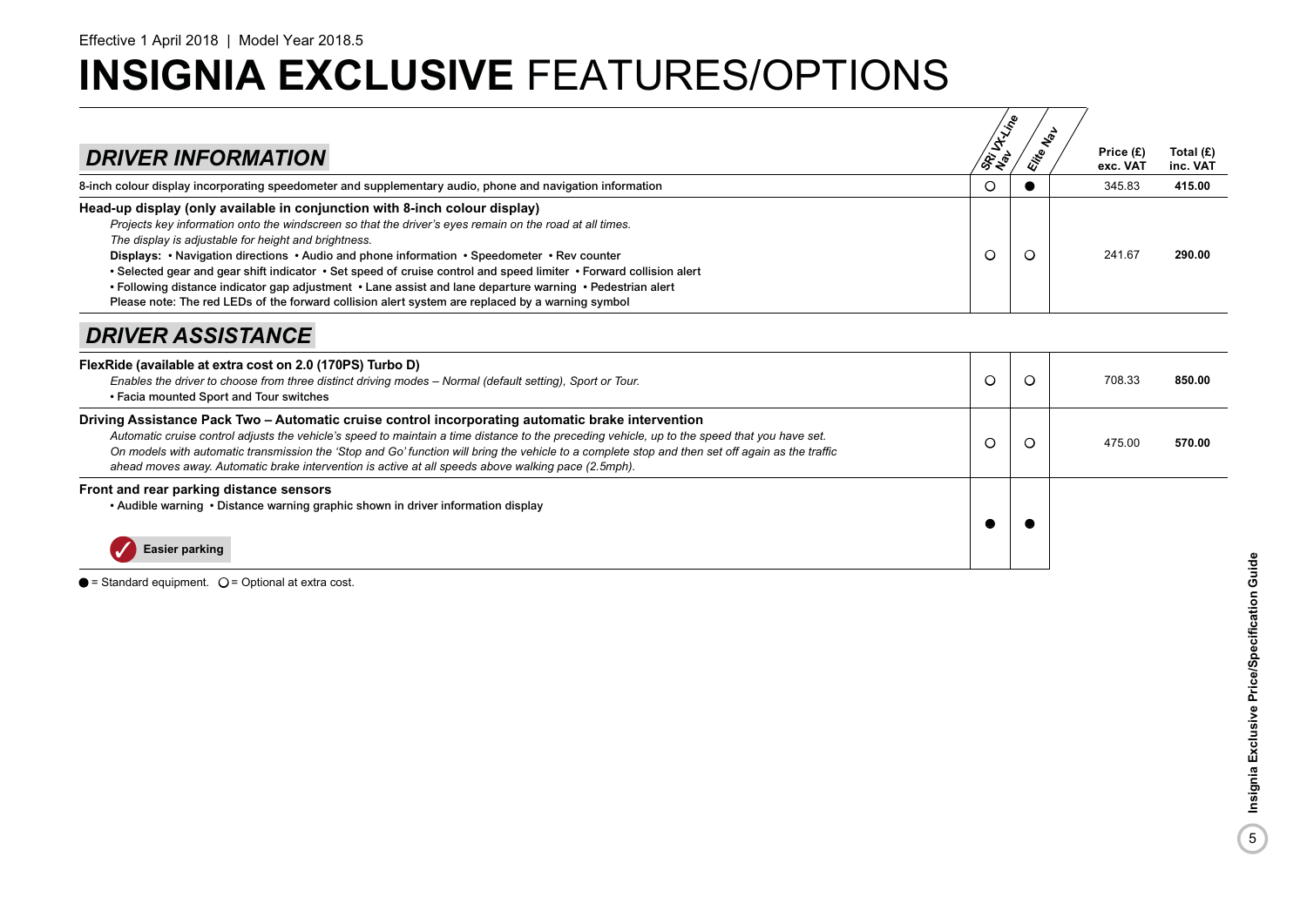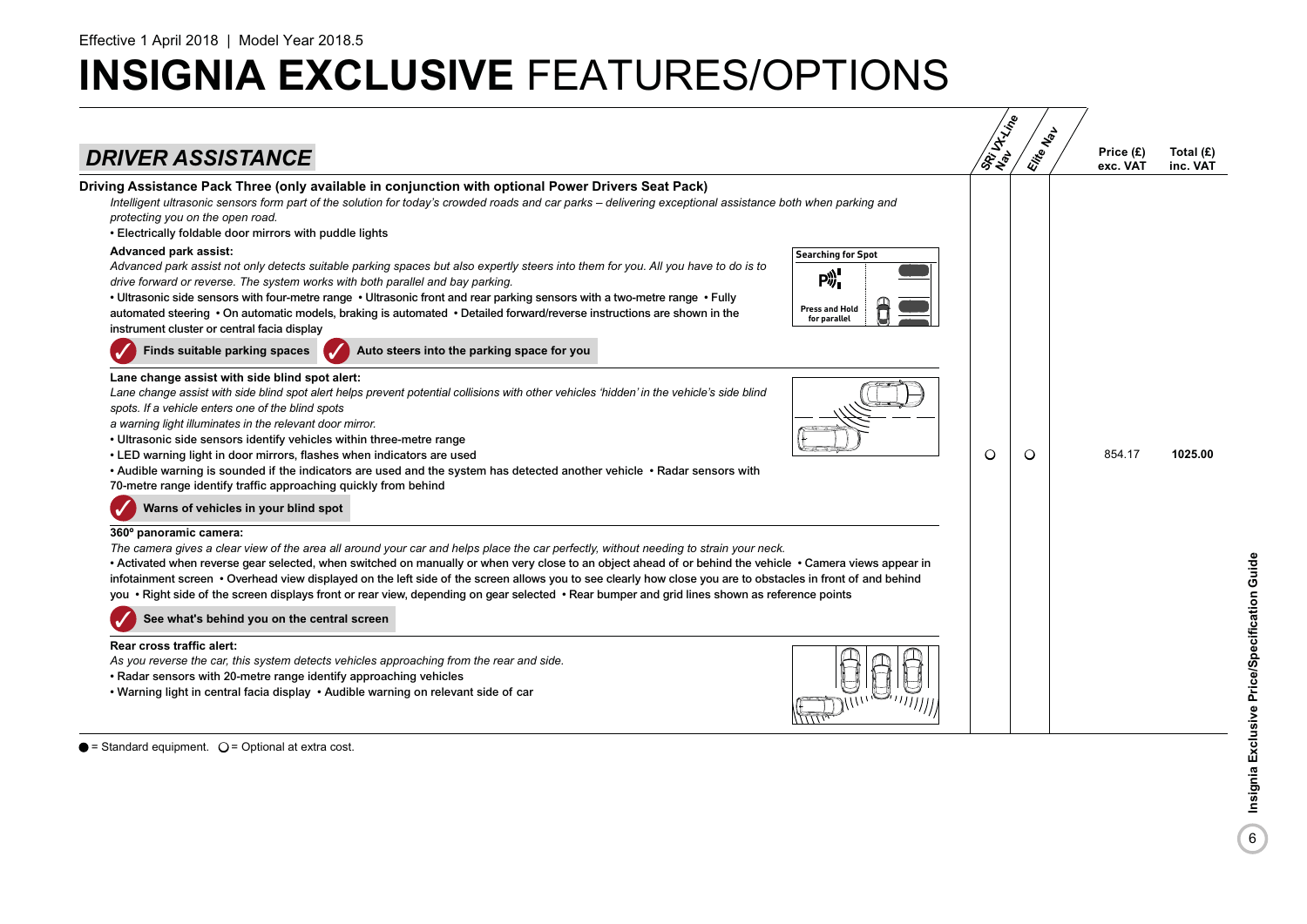

 $\bullet$  = Standard equipment.  $\circ$  = Optional at extra cost.

 $\mathbf{7}$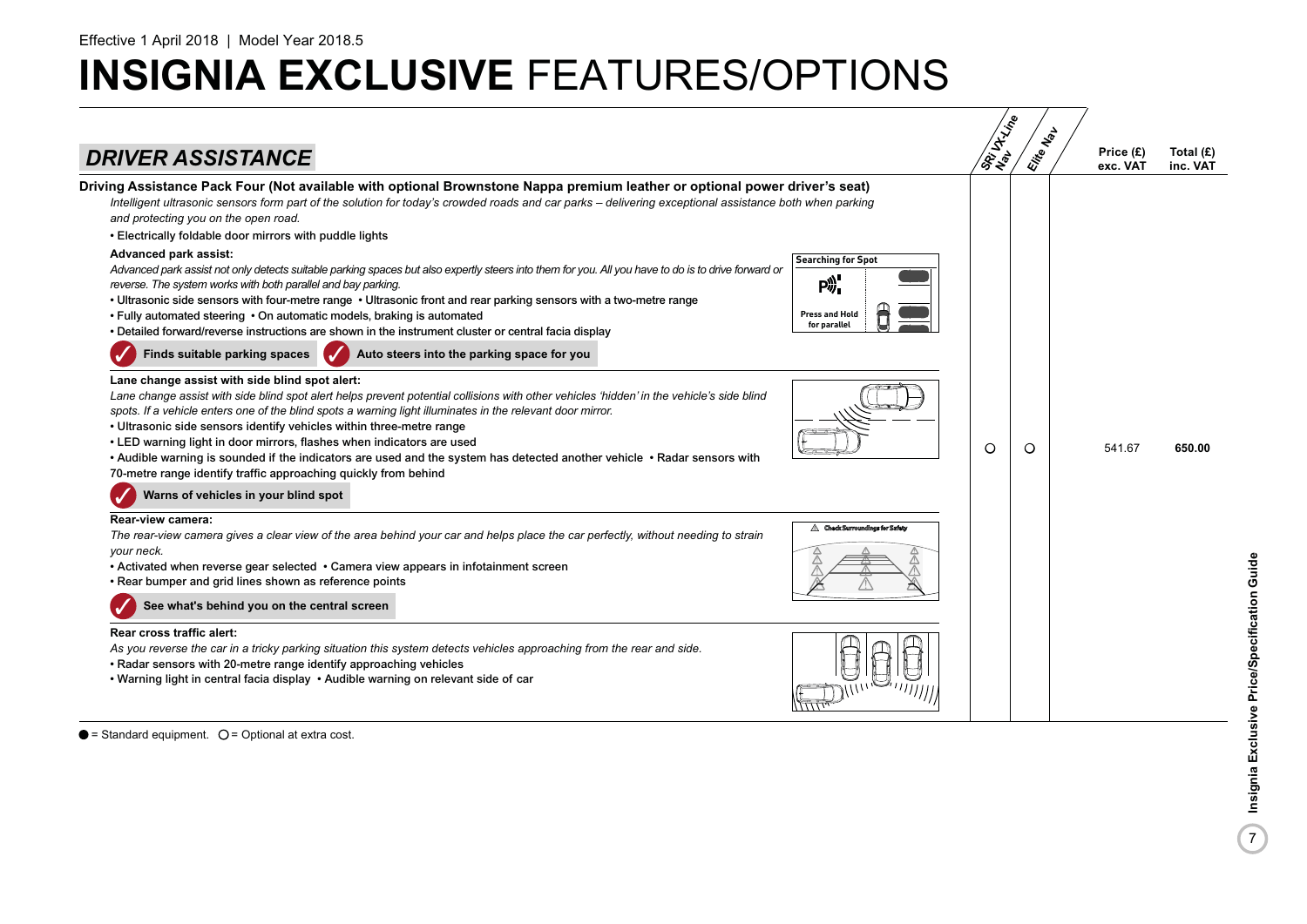|                                                                                                                                                                                                                                                                        | SRi H-Xine | $\textbf{r}^{\text{b}}$ | Price (£)        | Total (£)         |
|------------------------------------------------------------------------------------------------------------------------------------------------------------------------------------------------------------------------------------------------------------------------|------------|-------------------------|------------------|-------------------|
| <b>INTERIOR STYLING</b>                                                                                                                                                                                                                                                |            | <b>Kittle</b>           | exc. VAT         | inc. VAT          |
| Dark fabric headlining - Unique to Exclusive models.                                                                                                                                                                                                                   | $\bullet$  | $\circ$                 | 166.67           | 200.00            |
| Dark metallic Hexagon facia and door panel inserts - Unique to Exclusive models.                                                                                                                                                                                       | $\circ$    | $\circ$                 | 100.00           | 120.00            |
| <b>SEATING AND COMFORT</b>                                                                                                                                                                                                                                             |            |                         |                  |                   |
| <b>Comfort front seats</b>                                                                                                                                                                                                                                             |            |                         |                  |                   |
| Driver's seat (16-way adjustable):                                                                                                                                                                                                                                     |            |                         |                  |                   |
| · Height · Reach · Tilt · Backrest · Lumbar adjustment (four-way electrical) · Head restraint (four-way)                                                                                                                                                               |            |                         |                  |                   |
| Front passenger's seat (10-way adjustable):<br>• Height • Reach • Backrest • Head restraint (four-way)                                                                                                                                                                 |            |                         |                  |                   |
| • Heated outer rear seats (Sports Tourer models)                                                                                                                                                                                                                       |            | $\bullet$               |                  |                   |
| Seat trim:                                                                                                                                                                                                                                                             |            |                         |                  |                   |
| • Black Siena leather seat trim inserts • Black Morrocana side bolsters                                                                                                                                                                                                |            |                         |                  |                   |
| • Shale Siena leather seat trim inserts • Shale Morrocana side bolsters                                                                                                                                                                                                |            | $\circ$                 | 83.33            | 100.00            |
| Ergonomic driver's sports-style seat (AGR-approved*) with sports-style front passenger seat<br>Driver's seat (18-way adjustable):<br>· Height · Reach · Tilt · Backrest · Seat cushion extension · Lumbar adjustment (four-way electrical) · Head restraint (four-way) |            |                         |                  |                   |
| Front passenger's seat (eight-way adjustable):<br>• Reach • Backrest • Head restraint (four-way)                                                                                                                                                                       |            |                         |                  |                   |
| Seat trim:                                                                                                                                                                                                                                                             |            |                         |                  |                   |
| • Monita fabric seat trim inserts • Black Morrocana side bolsters                                                                                                                                                                                                      | ●          |                         |                  |                   |
| Ergonomic sports-style front seats (AGR-approved*)                                                                                                                                                                                                                     |            |                         |                  |                   |
| Driver's and front passenger's seat (18-way adjustable):                                                                                                                                                                                                               |            |                         |                  |                   |
| · Height · Reach · Tilt · Backrest · Seat cushion extension · Lumbar adjustment (four-way electrical) · Head restraint (four-way)                                                                                                                                      |            |                         |                  |                   |
| • Heated outer rear seats • FlexFold 40/20/40 split-folding rear seat back                                                                                                                                                                                             |            |                         |                  |                   |
| Seat trim:<br>• Black Siena perforated leather seat trim inserts • Black Morrocana side bolsters                                                                                                                                                                       | $\circ$    | $\circ$                 | 962.50<br>354.17 | 1155.00<br>425.00 |
| • Shale Siena perforated leather seat trim inserts • Shale Morrocana side bolsters                                                                                                                                                                                     | $\circ$    |                         | 1045.83          | 1255.00           |
|                                                                                                                                                                                                                                                                        |            | $\circ$                 | 354.17           | 425.00            |
| Power driver's seat (only available in conjunction with leather Ergonomic sports-style front seats. Not available with optional Driving                                                                                                                                |            |                         |                  |                   |
| <b>Assistance Pack Four)</b>                                                                                                                                                                                                                                           |            |                         |                  |                   |
| The following features are electrically adjustable:                                                                                                                                                                                                                    |            |                         |                  |                   |
| • Height • Reach • Tilt • Backrest • Lumbar adjustment • Massage functions                                                                                                                                                                                             | $\circ$    | $\circ$                 | 508.33           | 610.00            |
| • Pneumatically adjustable backrest side bolsters • Driver's seat memory function, including door mirrors                                                                                                                                                              |            |                         |                  |                   |
| . Active ventilation for driver's and front passenger's seats . Electrically foldable door mirrors with puddle lights                                                                                                                                                  |            |                         |                  |                   |
| Power driver's seat (only available on models with cloth trim. Not available with optional Driving Assistance Pack Four)                                                                                                                                               |            |                         |                  |                   |
| The following features are electrically adjustable:                                                                                                                                                                                                                    |            |                         |                  |                   |
| • Height • Reach • Tilt • Backrest • Lumbar adjustment • Massage functions                                                                                                                                                                                             | O          |                         | 425.00           | 510.00            |
| • Pneumatically adjustable backrest side bolsters • Driver's seat memory function, including door mirrors                                                                                                                                                              |            |                         |                  |                   |
| . Electrically foldable door mirrors with puddle lights                                                                                                                                                                                                                |            |                         |                  |                   |

O = Standard equipment. O = Optional at extra cost. \* = AGR (The Campaign for Healthier Backs) is an independent centre of excellence for ergonomics, based in Germany.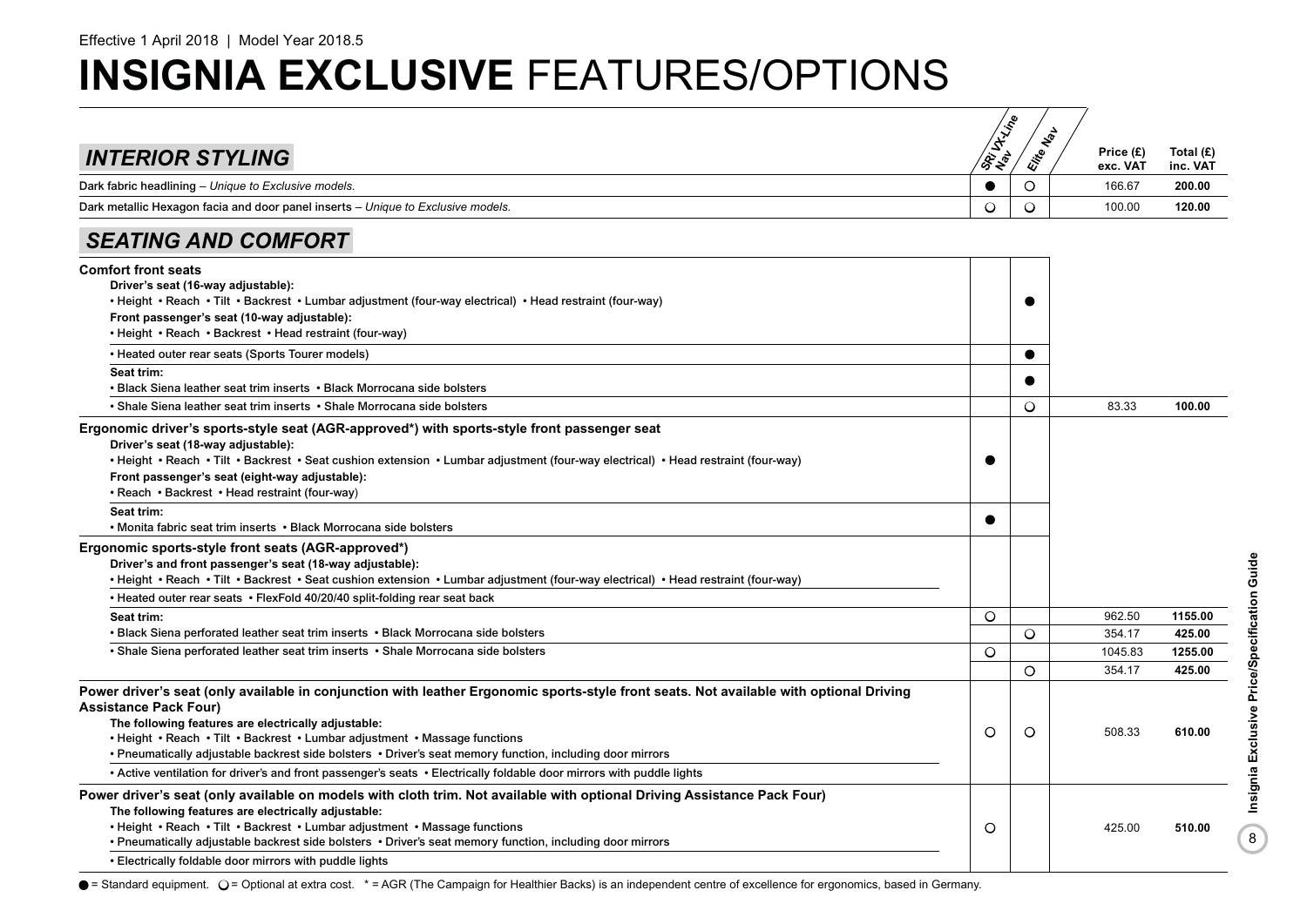|                                                                                                                                                                                                                                                                                                                                                                                                                                                                                                                                                                                                                                                                                                                                                                                                                                                                                                                                                                                                                                                                                                                                                                                                     | SRI H-Vine | $\star_{\!\!\phi}$ |                         |                         |
|-----------------------------------------------------------------------------------------------------------------------------------------------------------------------------------------------------------------------------------------------------------------------------------------------------------------------------------------------------------------------------------------------------------------------------------------------------------------------------------------------------------------------------------------------------------------------------------------------------------------------------------------------------------------------------------------------------------------------------------------------------------------------------------------------------------------------------------------------------------------------------------------------------------------------------------------------------------------------------------------------------------------------------------------------------------------------------------------------------------------------------------------------------------------------------------------------------|------------|--------------------|-------------------------|-------------------------|
| <b>SEATING AND COMFORT</b>                                                                                                                                                                                                                                                                                                                                                                                                                                                                                                                                                                                                                                                                                                                                                                                                                                                                                                                                                                                                                                                                                                                                                                          |            |                    | Price $(E)$<br>exc. VAT | Total $(E)$<br>inc. VAT |
| Brownstone Nappa premium leather with ergonomic sports-style front seats (AGR-approved*) and power driver's seat<br>(not available with Driving Assistance Pack Four) - Unique to Exclusive models.<br>Driver's seat (18-way adjustable):<br>• Height (electrical) • Reach (electrical) • Tilt (electrical) • Backrest (electrical) • Seat cushion extension<br>• Lumbar adjustment (four-way electrical) • Head restraint (four-way) • Massage function via three air cushions<br>• Active ventilation backrest / seat cushion • Pneumatically adjustable backrest side bolsters<br>Front passenger's seat (18-way adjustable):<br>• Height • Reach • Tilt • Backrest • Seat cushion extension<br>• Lumbar adjustment (four-way electrical) • Head restraint (four-way) • Active ventilation backrest / seat cushion<br>Seat trim:<br>• Brownstone Nappa premium perforated leather seat trim inserts • Brownstone Nappa premium leather side bolsters<br>• Leather-trimmed head restraints<br><b>Centre armrest:</b><br>• Brownstone leather-trimmed<br>. Heated outer rear seats . FlexFold 40/20/40 split-folding rear seat back<br>Pedals: • Sports, alloy-effect<br>Headlining: • Dark fabric | O          | O                  | 2558.33                 | 3070.00                 |

## *INFOTAINMENT*

| Bose® Premium Sound System (Not available in conjunction with optional emergency spare wheel)<br>• 4x45w channels • Bose® digital amplifier with six channels of customised equalisation • 7 premium speakers • Subwoofer |                              |  | 500.00<br>600.00 |
|---------------------------------------------------------------------------------------------------------------------------------------------------------------------------------------------------------------------------|------------------------------|--|------------------|
| Wireless charger for mobile devices (Maximum device dimensions 75.7 x 23.6mm. Not suitable for iPhone 8, 8 plus, iPhone X & Samsung Galaxy S8, S8 plus models)                                                            |                              |  | 160.00<br>133.33 |
| OnStar <sup>1</sup>                                                                                                                                                                                                       |                              |  |                  |
| OnStar – delete standard-fit – Please note, cannot be deleted retrospectively and must be selected at time of ordering.                                                                                                   | N/C<br>N/C<br>No-cost option |  |                  |
| <b>INTERIOR CONVENIENCE</b>                                                                                                                                                                                               |                              |  |                  |
| FlexOrganiser <sup>®</sup> Pack (Sports Tourer models)<br>• Four side rails • 3D storage net • Side net pocket • Four side rail hooks                                                                                     |                              |  | 120.00<br>100.00 |

● = Standard equipment. ○ = Optional at extra cost. N/C = No-cost option. \* = AGR (The Campaign for Healthier Backs) is an independent centre of excellence for ergonomics, based in Germany.

1 = Includes 12 months of OnStar services from date of first registration and a 3 month/3 GB Wi-Fi free trial period (whichever comes first) effective from the date the customer accepts the nominated network operator Wi-Fi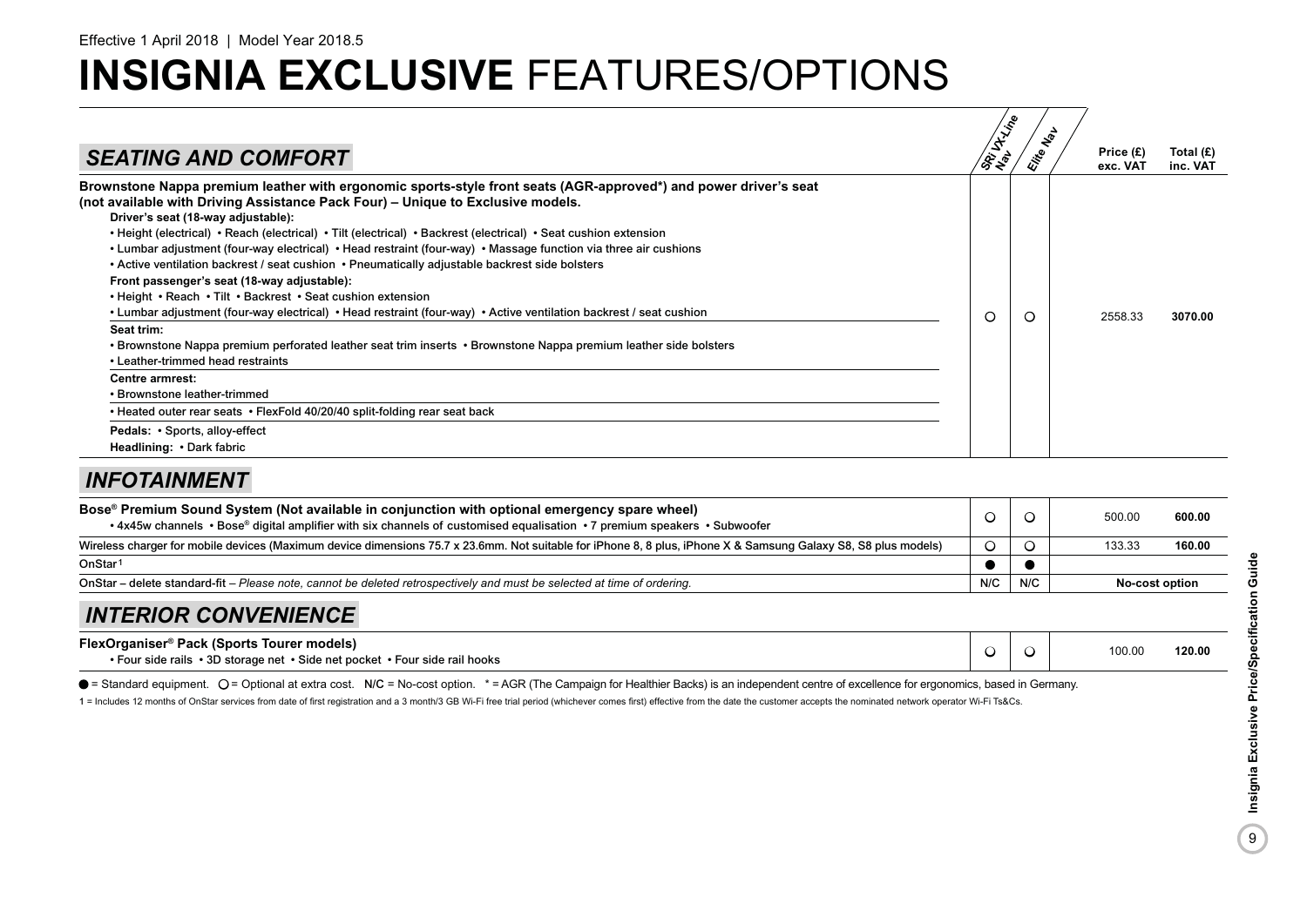| <b>EXTERIOR LIGHTING</b>                                                                                                                                                                                                                                                                                                                                                                                                                                                                                                                                                                                                                                                                                                                                                                                                                                                                                                                                                                                                                                                                                                                                                                                                                                                                                                                                                                                                                                                                                                                                                                                                                                                                                                                                                                                                                                                                                                                                                                                                                                                                                                                                                                                                                                                                                                                                                        | SRT LLLING | $\mathbf{r}_{\mathbf{p}}$<br>Eife | Price (£)<br>exc. VAT | Total (£)<br>inc. VAT |
|---------------------------------------------------------------------------------------------------------------------------------------------------------------------------------------------------------------------------------------------------------------------------------------------------------------------------------------------------------------------------------------------------------------------------------------------------------------------------------------------------------------------------------------------------------------------------------------------------------------------------------------------------------------------------------------------------------------------------------------------------------------------------------------------------------------------------------------------------------------------------------------------------------------------------------------------------------------------------------------------------------------------------------------------------------------------------------------------------------------------------------------------------------------------------------------------------------------------------------------------------------------------------------------------------------------------------------------------------------------------------------------------------------------------------------------------------------------------------------------------------------------------------------------------------------------------------------------------------------------------------------------------------------------------------------------------------------------------------------------------------------------------------------------------------------------------------------------------------------------------------------------------------------------------------------------------------------------------------------------------------------------------------------------------------------------------------------------------------------------------------------------------------------------------------------------------------------------------------------------------------------------------------------------------------------------------------------------------------------------------------------|------------|-----------------------------------|-----------------------|-----------------------|
| IntelliLux LED <sup>®</sup> Matrix headlights<br>IntelliLux LED® Matrix headlights work with the standard Driving Assistance Pack One incorporating front camera system, to<br>provide outstanding lighting performance and enhanced safety. Each headlight features a matrix of 16 individual LED lights.<br>These lights replace both the dipped beam and main beam functions. Each LED illuminates a separate part of the road ahead<br>meaning that by automatically switching lights on and off, illumination is varied to suit traffic and road conditions.<br>The IntelliLux system calculates which LED lights are activated and deactivated using additional data such as ambient light<br>conditions, vehicle speed, steering angle and when the indicators are used. For example, when the front camera system detects<br>an oncoming vehicle, the individual LED lights that would dazzle the oncoming driver are automatically switched off and then<br>switched back on once the vehicle has passed. All other areas remain fully illuminated.<br>Every type of driving environment has been considered:<br><b>Urban light:</b> With street lighting and speeds up to 34mph, the system automatically enhances the dipped beam function.<br>Highway light: The system recognises when the car is on a dual carriageway or motorway. At higher speeds the light distribution on the right is reduced to<br>minimise glare from the crash barriers whilst the left-side beam is lengthened.<br>Country light: As speeds increase, so does the lighting's performance, illuminating the nearside of the road.<br>Static Cornering light: At lower speeds corners and bends are illuminated to match steering inputs.<br>Parking light: When reversing, additional side-facing lights are activated in the headlights.<br>Tourist mode: The lighting pattern can be adjusted when travelling abroad.<br>Energy saving mode: The IntelliLux LED® Matrix system goes into energy saving mode when the engine is automatically stopped.<br>. Dipped beam, main beam and dynamic lighting: 32 electronically controlled LED lights (16 per headlight)<br>• Intelligent main beam control • Automatic headlight levelling<br>Smart headlights automatically adjust the shape of high beam<br>No need to switch between high and low beam<br>High beam is always glare free | O          |                                   | 1079.17               | 1295.00               |

 $\bullet$  = Standard equipment.  $\bigcirc$  = Optional at extra cost.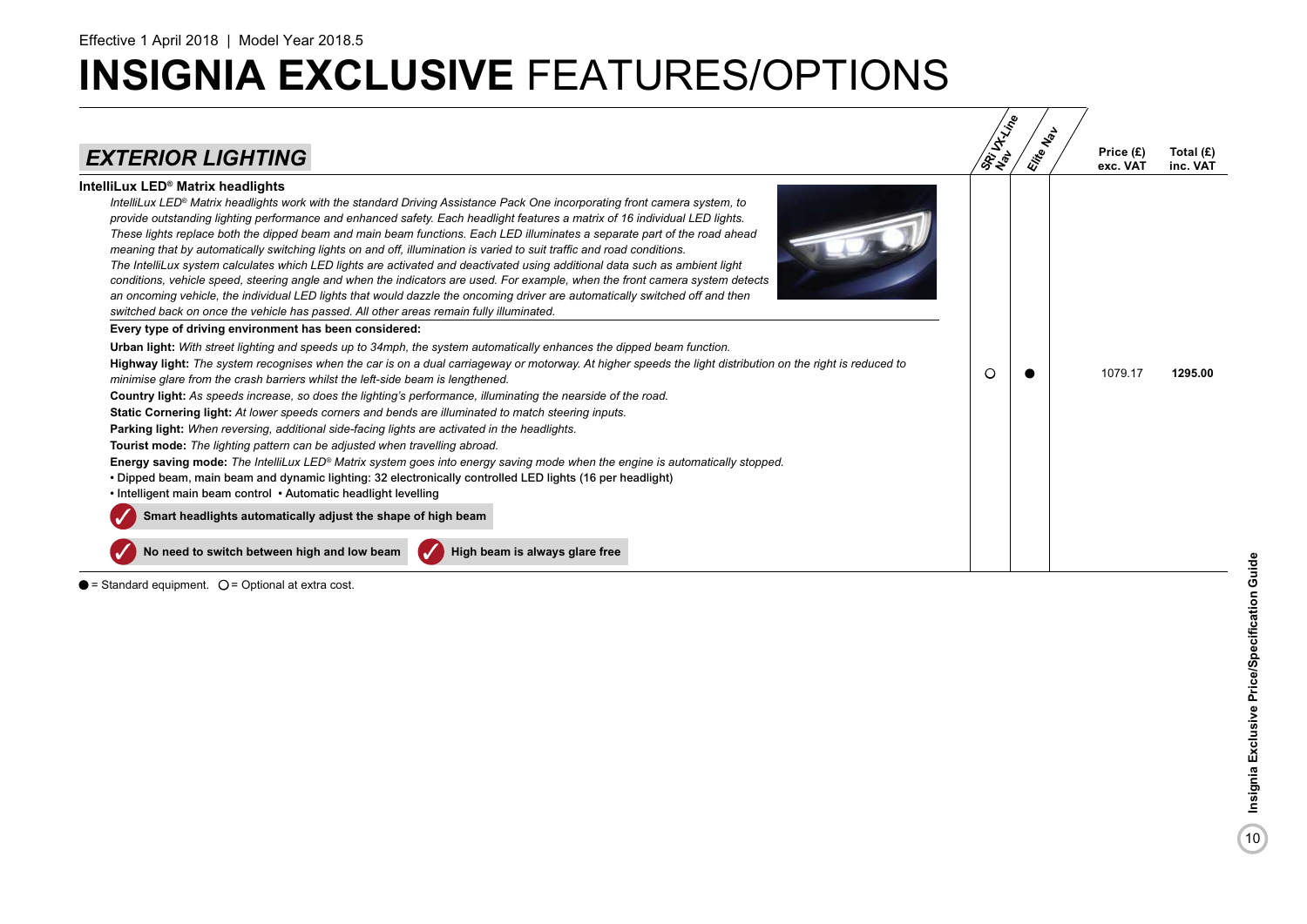|                                                                                                                                                                                                                                                              |           | $\star_{\!\!\phi}$ |                       |                         |
|--------------------------------------------------------------------------------------------------------------------------------------------------------------------------------------------------------------------------------------------------------------|-----------|--------------------|-----------------------|-------------------------|
| <b>EXTERIOR CONVENIENCE</b>                                                                                                                                                                                                                                  | SRI LLINE | Elite C            | Price (£)<br>exc. VAT | Total $(E)$<br>inc. VAT |
| <b>Windscreen wipers</b><br>• Intermittent rear window wash/wipe (Grand Sport models)                                                                                                                                                                        | N/C       | N/C                |                       | No-cost option          |
| <b>Door mirrors</b><br>• Electrically foldable door mirrors with puddle lights – Fitted as part of Driving Assistance Pack Three and Four. Not available separately.                                                                                         | □         | □                  |                       |                         |
| Keyless entry with two transmitter fobs                                                                                                                                                                                                                      | O         | $\circ$            | 250.00                | 300.00                  |
| Noise-reducing laminated side windows                                                                                                                                                                                                                        | O         | $\circ$            | 183.33                | 220.00                  |
| <b>Glass sunroof (Grand Sport models)</b><br>• Electrically operated tilt and slide glass sunroof section, located above front seats • Electrically operated sunblind                                                                                        | O         | $\circ$            | 587.50                | 705.00                  |
| Panoramic glass sunroof (Sports Tourer models)<br>• Electrically operated tilt and slide glass sunroof section, located above front seats<br>• Additional fixed panoramic glass rear sunroof • Electrically operated sunblinds                               | O         | $\circ$            | 800.00                | 960.00                  |
| <b>Power tailgate (Sports Tourer models)</b><br>• Keyless entry with two transmitter fobs • Under-bumper release sensor • Tailgate close switch<br>Easy load access<br>. Maximum opening height can be set to avoid damage in areas with low ceiling heights | O         | $\circ$            | 566.67                | 680.00                  |
| <b>Towing Pack</b><br>• Retractable tow bar • Trailer stability programme integrated into ESP system                                                                                                                                                         | O         | O                  | 570.83                | 685.00                  |
| <b>EXTERIOR STYLING</b>                                                                                                                                                                                                                                      |           |                    |                       |                         |
| <b>VXR Styling Pack</b><br>• Sports-style front and rear bumpers • Side sills • Rear spoiler (Grand Sport models)<br>• Visible exhaust tailpipe (excluding Grand Sport 1.5 (165PS) Turbo models)                                                             |           | $\circ$            | 708.33                | 850.00                  |
| Brushed alloy-effect door mirror housings - Unique to Exclusive models.                                                                                                                                                                                      | O         | $\circ$            | 83.33                 | 100.00                  |
| Carbon fibre-effect door mirror housings - Unique to Exclusive models.                                                                                                                                                                                       | O         | $\circ$            | 83.33                 | 100.00                  |

 $\bullet$  = Standard equipment.  $\bigcirc$  = Optional at extra cost.  $N/C$  = No-cost option.  $\square$  = Available as part of an extra-cost option pack.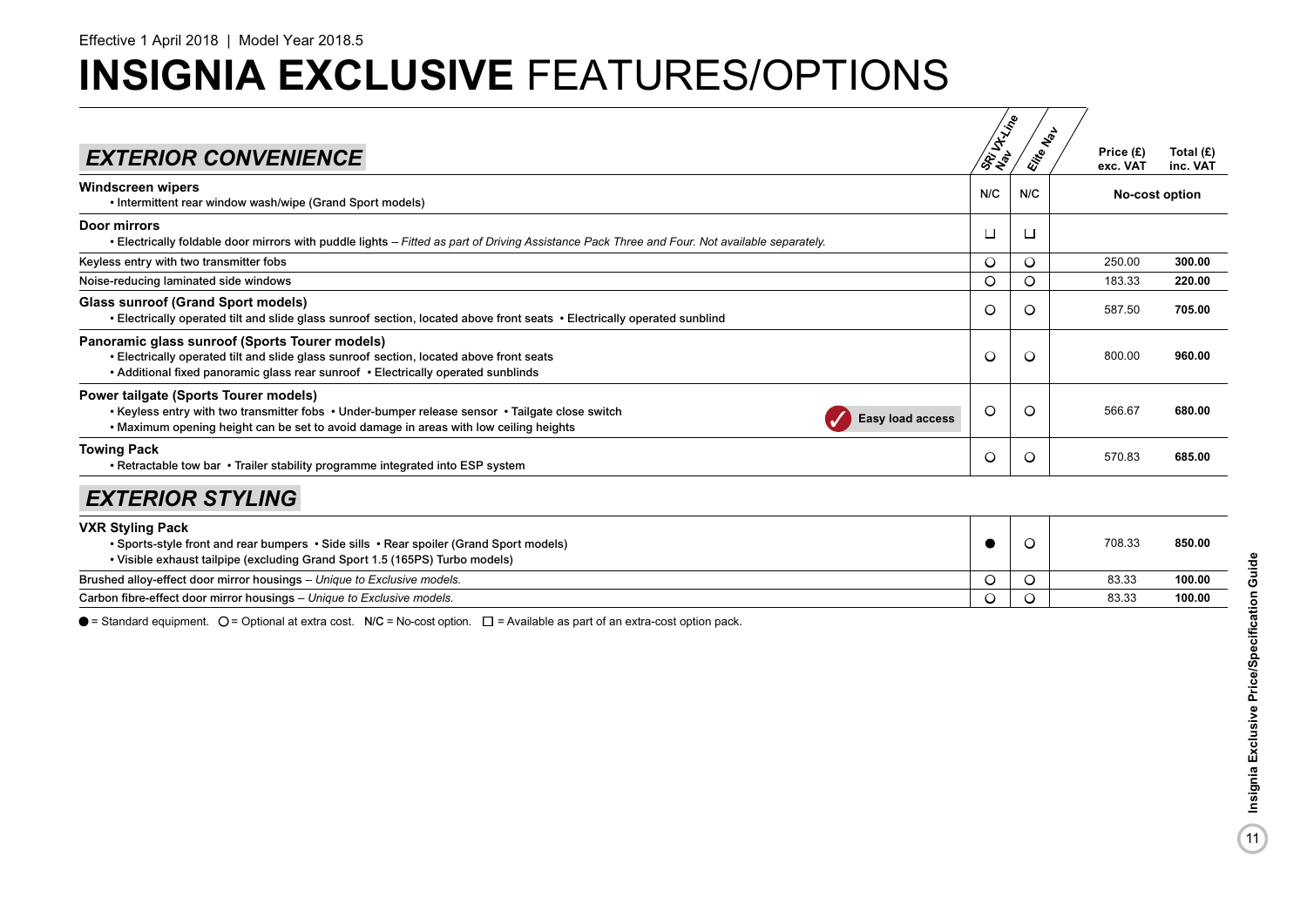# **INSIGNIA EXCLUSIVE FEATURES/OPTIONS**

|                                                                                                              | SREAT LINE | Elite Nap |                       |                       |
|--------------------------------------------------------------------------------------------------------------|------------|-----------|-----------------------|-----------------------|
| <b>EXTERIOR COLOURS</b>                                                                                      |            |           | Price (£)<br>exc. VAT | Total (£)<br>inc. VAT |
| <b>Aegean Blue</b><br>· Solid paint                                                                          |            |           |                       |                       |
| <b>Summit White</b><br><b>Lava Red</b><br>• Brilliant paint<br>• Brilliant paint                             | $\bigcirc$ | $\circ$   | 237.50                | 285.00                |
| <b>Satin Steel Grey</b><br><b>Flip Chip Silver</b><br>• Two-coat metallic paint<br>• Two-coat metallic paint |            |           |                       |                       |
| <b>Mineral Black</b><br><b>Sovereign Silver</b><br>• Two-coat metallic paint<br>• Two-coat metallic paint    | $\bigcirc$ | $\circ$   | 470.83                | 565.00                |
| <b>Cosmic Grey</b><br>• Two-coat pearlescent paint                                                           |            |           |                       |                       |

 $\bullet$  = Standard equipment.  $\circ$  = Optional at extra cost.

The colours reproduced may vary slightly from the actual paint colour. As a result they should be used as a guide only. Your Vauxhall Retailer has a comprehensive display of our paint samples.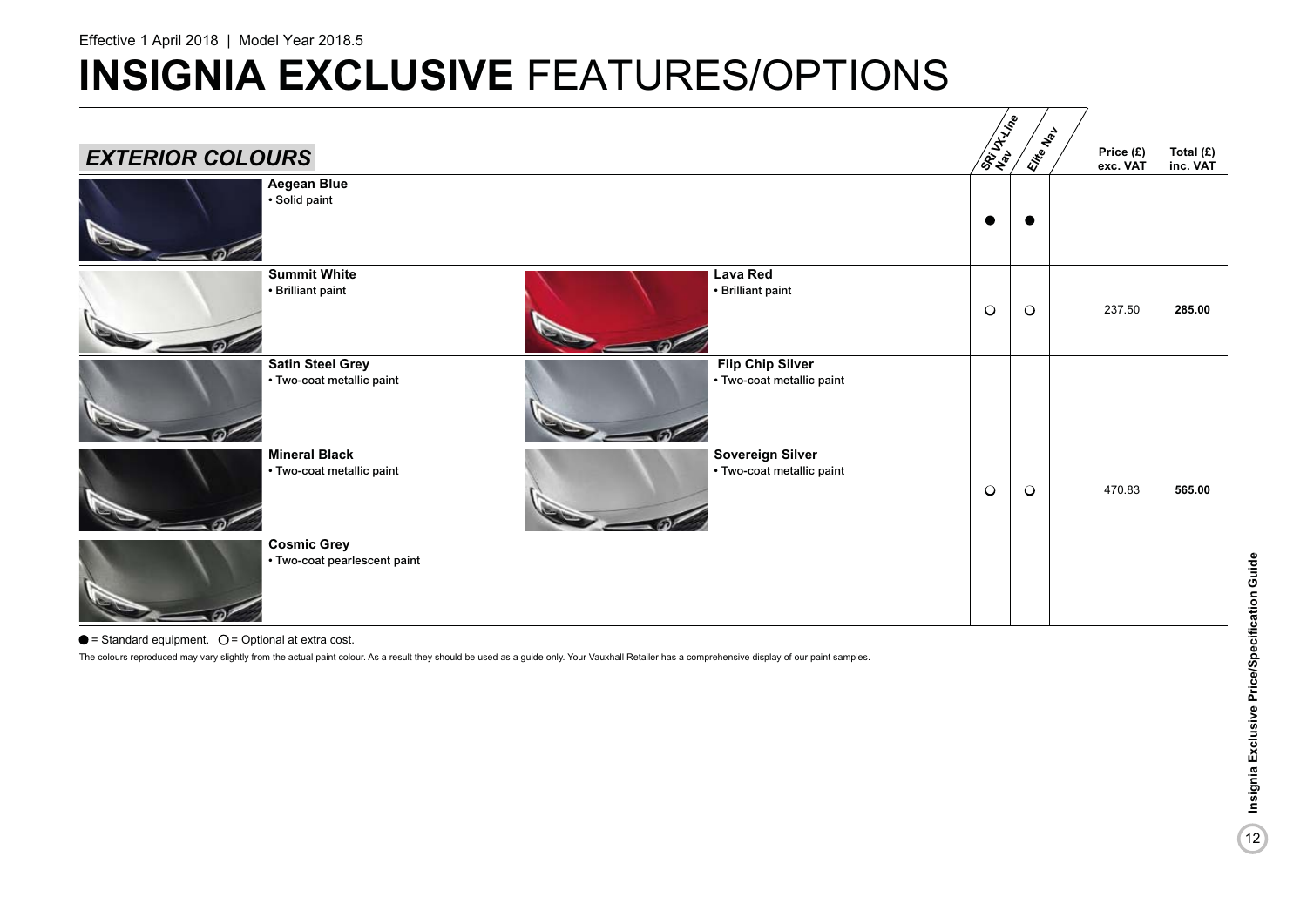| <b>EXTERIOR COLOURS</b>                                                                             | <b>SRIVER</b> | $\boldsymbol{\dot{z}}$<br>Eife | Price (£)<br>exc. VAT | Total (£)<br>inc. VAT |
|-----------------------------------------------------------------------------------------------------|---------------|--------------------------------|-----------------------|-----------------------|
| <b>Dark Caramel</b><br><b>Emerald Green</b><br>• Two-coat premium paint<br>• Two-coat premium paint | $\circ$       | $\circ$                        | 545.83                | 655.00                |
| <b>Darkmoon Blue</b><br><b>Rioja Red</b><br>• Two-coat premium paint<br>• Two-coat premium paint    |               |                                |                       |                       |
| <b>Abalone White</b><br>• Tri-coat premium paint                                                    | $\circ$       | $\circ$                        | 604.17                | 725.00                |

#### $\bullet$  = Standard equipment.  $\bigcirc$  = Optional at extra cost.

The colours reproduced may vary slightly from the actual paint colour. As a result they should be used as a guide only. Your Vauxhall Retailer has a comprehensive display of our paint samples.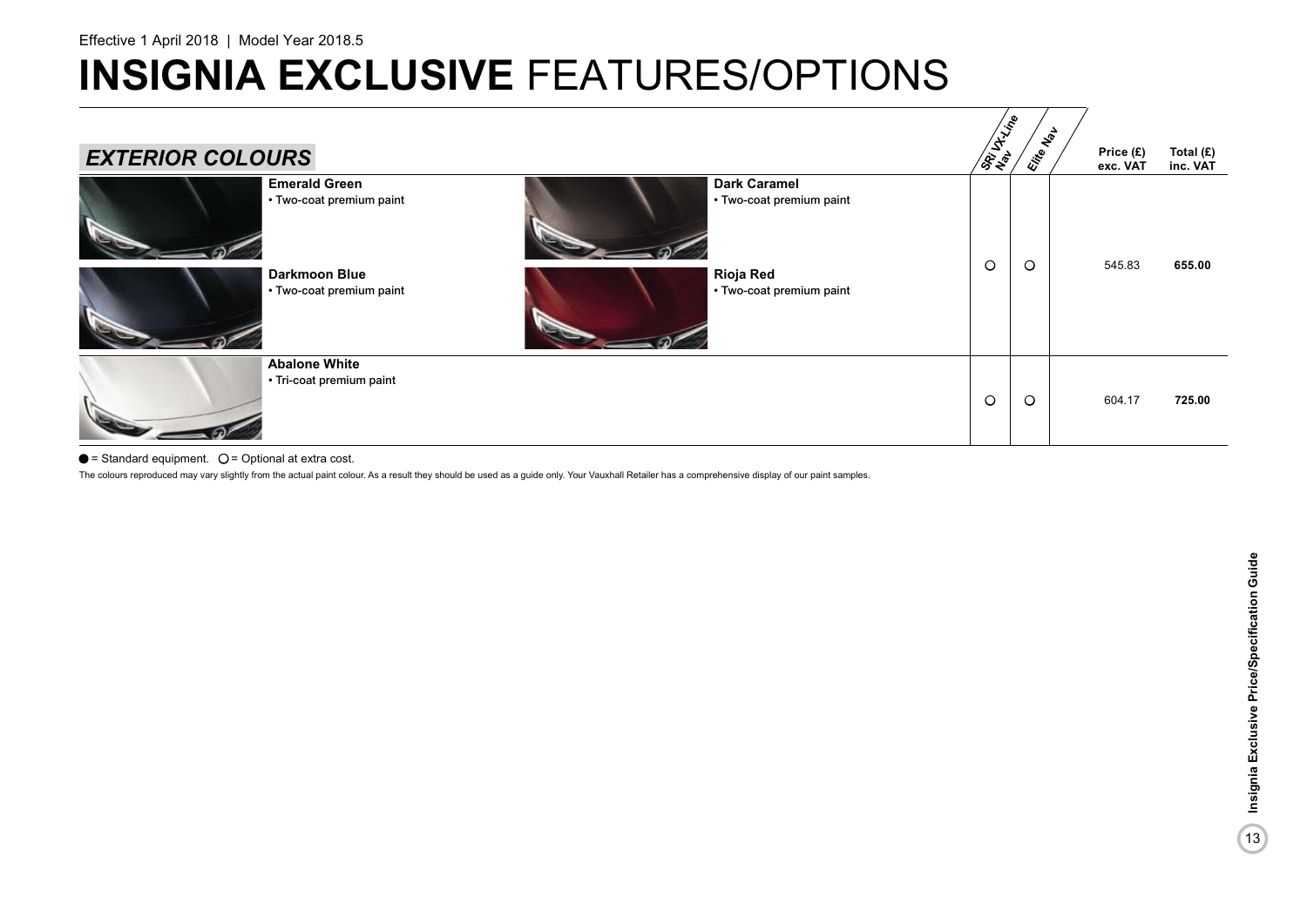# **INSIGNIA EXCLUSIVE FEATURES/OPTIONS**



O = Optional at extra cost.

The colours reproduced may vary slightly from the actual paint colour. As a result they should be used as a guide only. Your Vauxhall Retailer has a comprehensive display of our paint samples.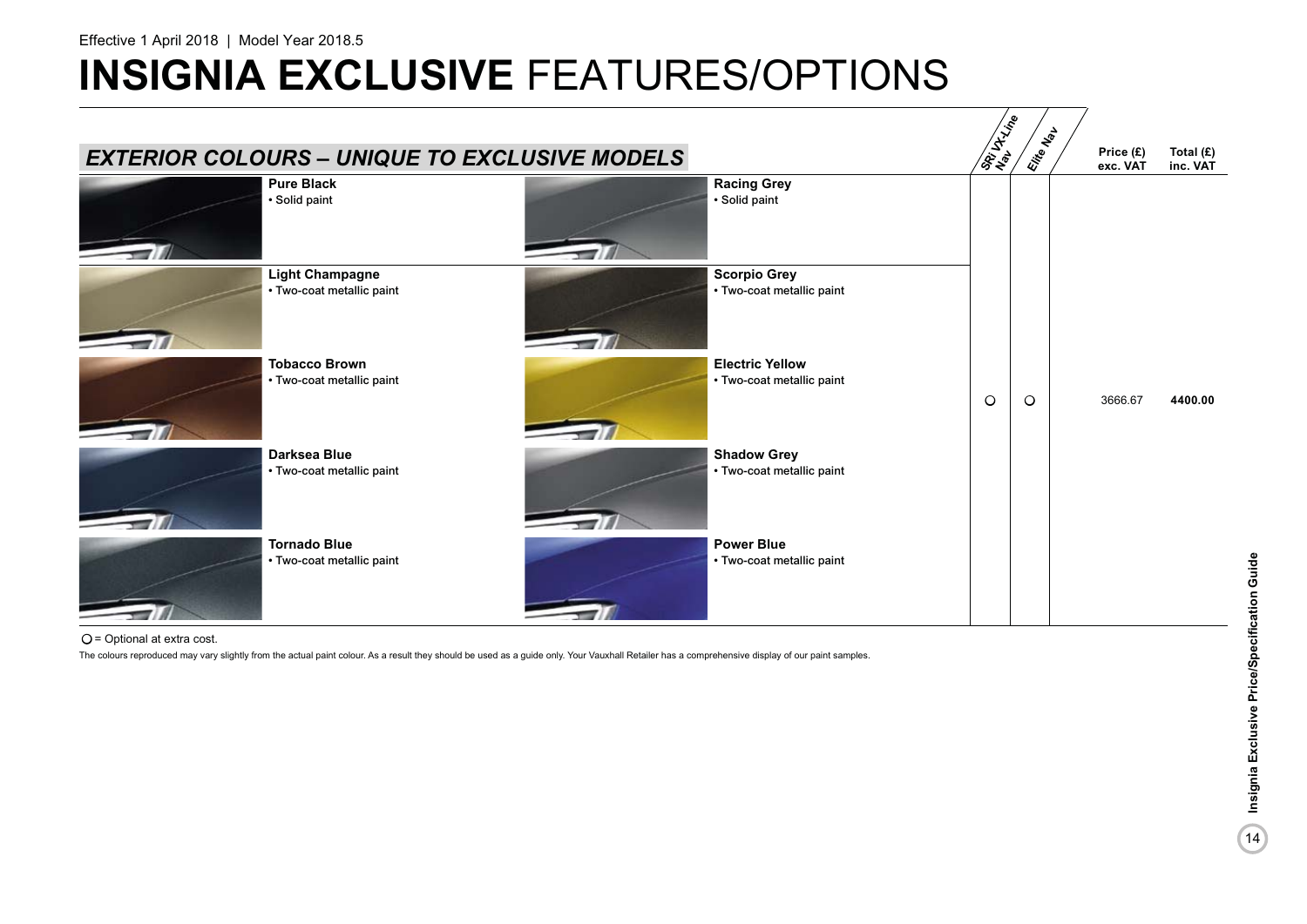# **INSIGNIA EXCLUSIVE FEATURES/OPTIONS**



 $O =$  Optional at extra cost. The colours reproduced may vary slightly from the actual paint colour. As a result they should be used as a guide only. Your Vauxhall Retailer has a comprehensive display of our paint samples.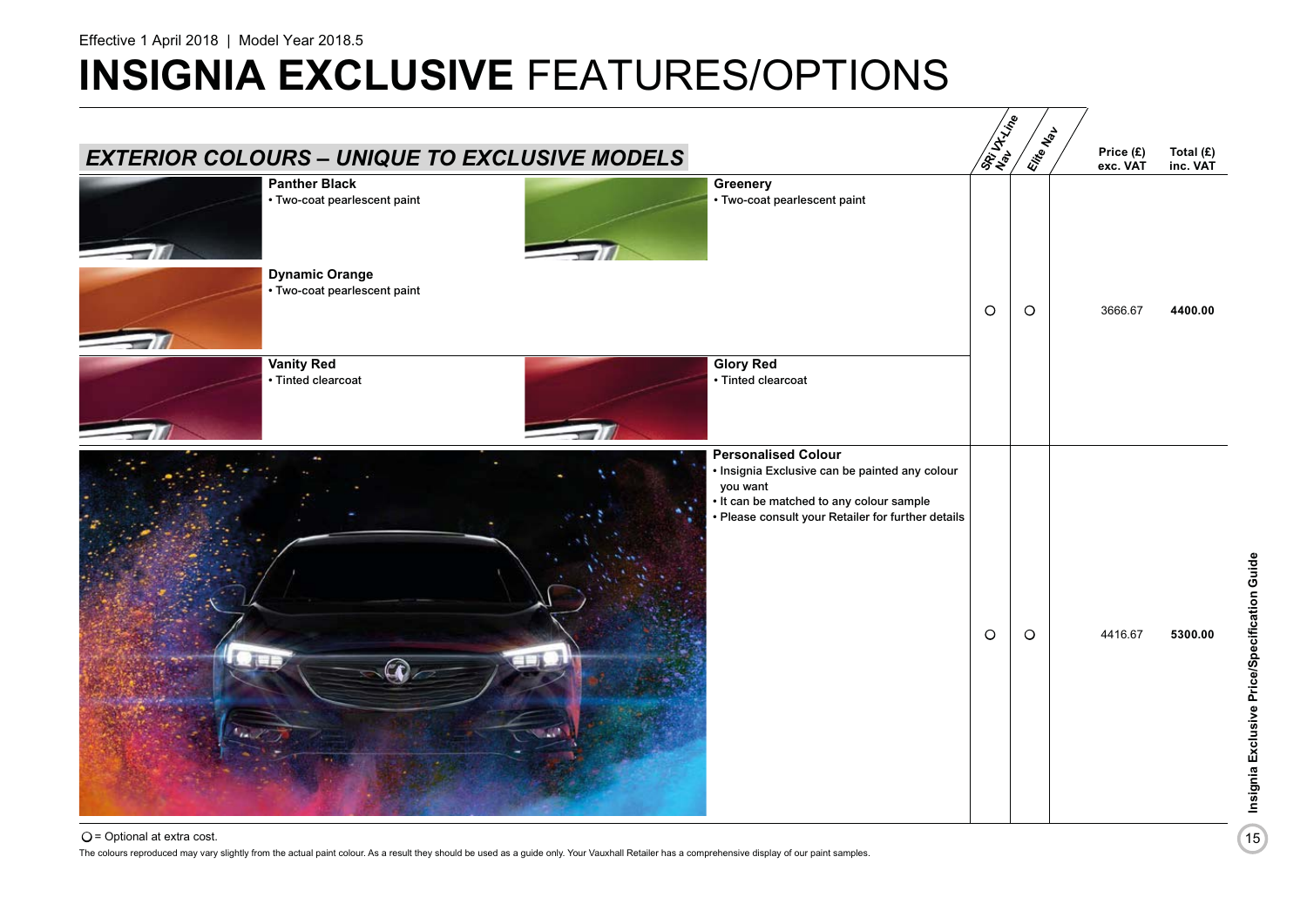# **INSIGNIA EXCLUSIVE FEATURES/OPTIONS**

|                                                                                                                                                        |           | $\textbf{r}_{\text{c}}$ |                       |                         |
|--------------------------------------------------------------------------------------------------------------------------------------------------------|-----------|-------------------------|-----------------------|-------------------------|
| <b>WHEELS AND TYRES</b>                                                                                                                                | SREVENIES | Elite                   | Price (£)<br>exc. VAT | Total $(E)$<br>inc. VAT |
| Steel emergency spare wheel offer (16-inch / 17-inch) - not available with Bose® premium sound system.                                                 |           |                         |                       |                         |
| 1.5 (165PS) Turbo (Grand Sport 16-inch / Sports Tourer 17-inch)                                                                                        | $\circ$   | $\circ$                 | 91.67                 | 110.00                  |
| 2.0 (170PS) Turbo D Bluelnjection manual / auto (Grand Sport / Sports Tourer 17-inch)                                                                  | $\circ$   | $\circ$                 |                       |                         |
| 18-inch diamond-cut alloy wheels - secondary colour High Gloss Black<br>• 245/45 R 18 tyres<br>• Emergency tyre inflation kit (in lieu of spare wheel) |           |                         |                       |                         |
| 18-inch diamond-cut alloy wheels – secondary colour Technical Grey<br>• 245/45 R 18 tyres<br>• Emergency tyre inflation kit (in lieu of spare wheel)   | $\circ$   | $\circ$                 | 83.33                 | 100.00                  |
| 18-inch diamond-cut alloy wheels - secondary colour Sterling Silver<br>235/50 R 18 tyres<br>Emergency tyre inflation kit (in lieu of spare wheel)      | $\circ$   | $\circ$                 | 83.33                 | 100.00                  |
| 18-inch High Gloss Black five-spoke alloy wheels<br>• 245/45 R 18 tyres<br>· Emergency tyre inflation kit (in lieu of spare wheel)                     | $\circ$   | $\circ$                 | 166.67                | 200.00                  |

 $\bullet$  = Standard equipment.  $\bigcirc$  = Optional at extra cost.

 $\frac{1}{2}$  Insignia Exclusive Price/Specification Guide 16**Insignia Exclusive Price/Specification Guide**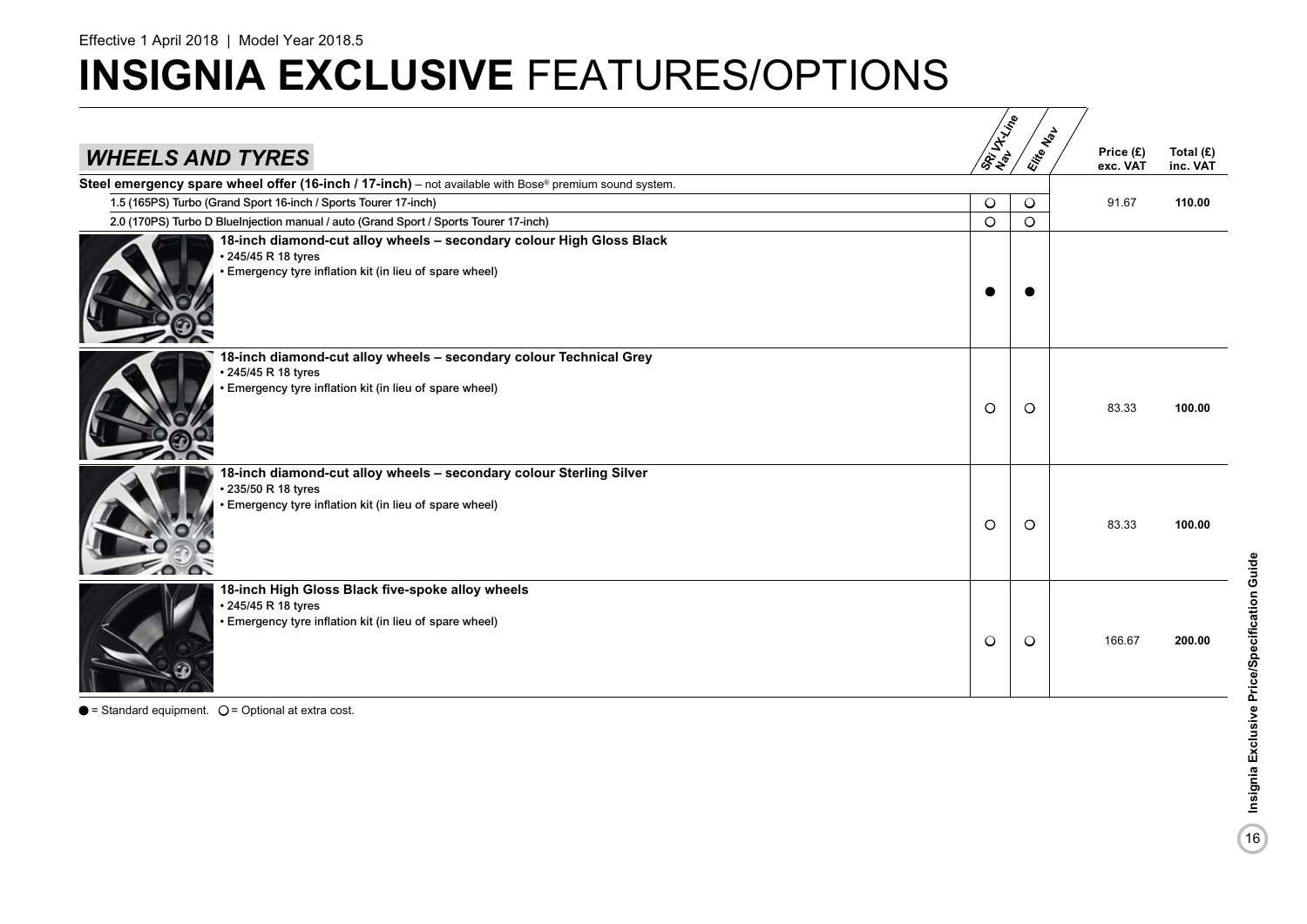# **INSIGNIA EXCLUSIVE FEATURES/OPTIONS**

|                                                                                                                                                                                                      |               | $\boldsymbol{\xi}^{\boldsymbol{\phi}}$ |                       |                         |
|------------------------------------------------------------------------------------------------------------------------------------------------------------------------------------------------------|---------------|----------------------------------------|-----------------------|-------------------------|
| <b>WHEELS AND TYRES</b>                                                                                                                                                                              | <b>SRIVER</b> | ENFER                                  | Price (£)<br>exc. VAT | Total $(E)$<br>inc. VAT |
| 20-inch diamond-cut alloy wheels- secondary colour High Gloss Black<br>• 245/35 R 20 tyres<br>• Emergency tyre inflation kit (in lieu of spare wheel)<br>• Not available on 1.5 (165PS) Turbo models | $\circ$       | $\circ$                                | 733.33                | 880.00                  |
| 20-inch diamond-cut alloy wheels – secondary colour Technical Grey<br>• 245/35 R 20 tyres<br>• Emergency tyre inflation kit (in lieu of spare wheel)<br>• Not available on 1.5 (165PS) Turbo models  | $\circ$       | $\circ$                                | 733.33                | 880.00                  |

 $\bullet$  = Standard equipment.  $\bigcirc$  = Optional at extra cost.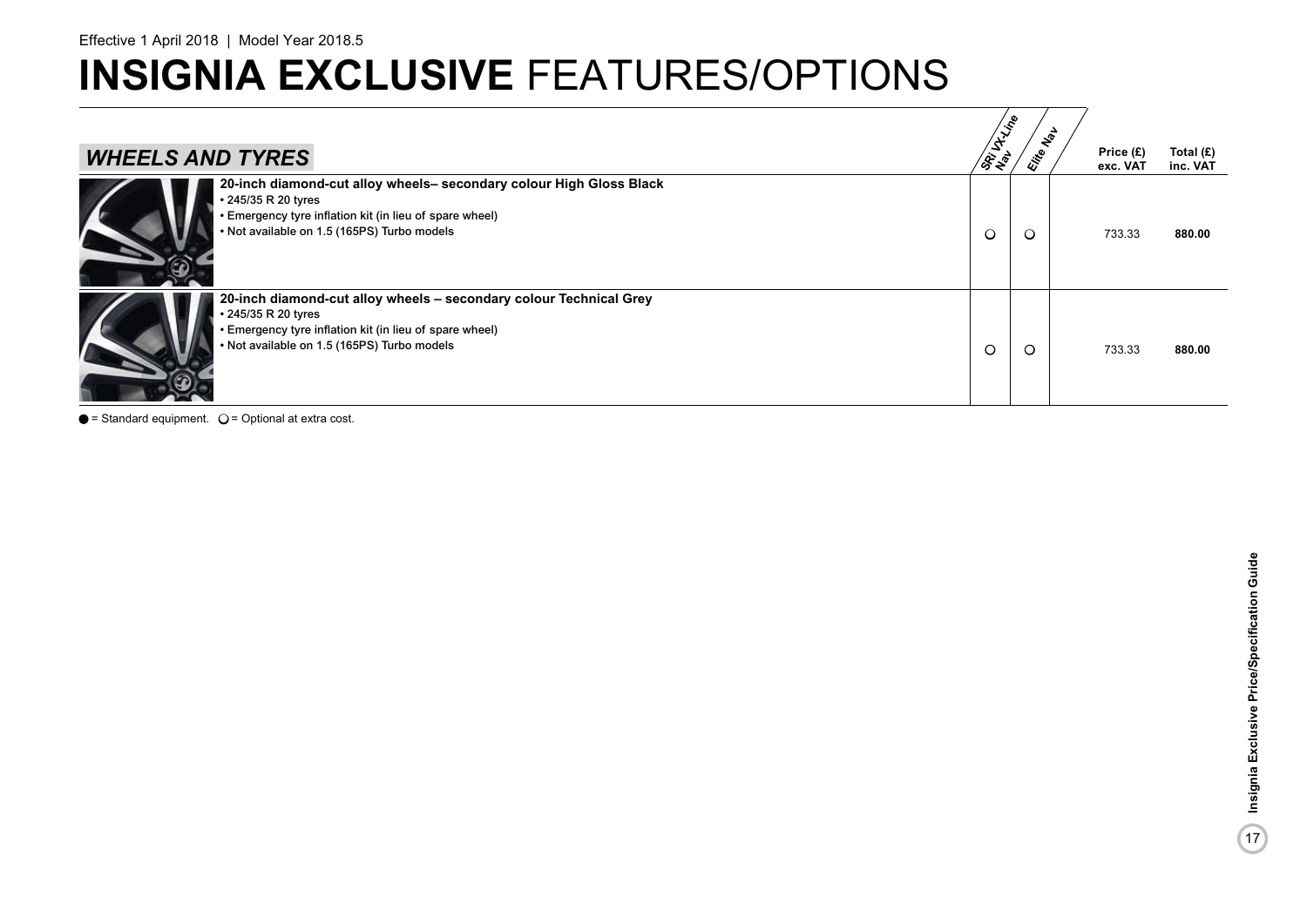# **INSIGNIA EXCLUSIVE**

## *GRAND SPORT PERFORMANCE, FUEL ECONOMY AND EMISSIONS*

|                     |                           | Performance<br>(manufacturer's figures) |                                     | Fuel economy<br>mpg (litres/100km) <sup>#</sup> |                            |                           |                                       |                    |                                          | <b>Benefit in kind</b><br>company car    |
|---------------------|---------------------------|-----------------------------------------|-------------------------------------|-------------------------------------------------|----------------------------|---------------------------|---------------------------------------|--------------------|------------------------------------------|------------------------------------------|
|                     | Wheel<br>size<br>(inches) | Maximum<br>speed<br>(mph)               | Acceleration<br>$0-60$ mph<br>(sec) | Urban<br>driving                                | Extra-<br>urban<br>driving | <b>Combined</b><br>figure | CO <sub>2</sub><br>emissions<br>g/km# | First year<br>rate | Vehicle Excise Duty*<br>Standard<br>rate | taxation rates<br>$-2018/19$<br>tax year |
| Manual              |                           |                                         |                                     |                                                 |                            |                           |                                       |                    |                                          |                                          |
| 1.5 (165PS) Turbo   | 17/18                     | 135                                     | 8.8                                 | 38.7(7.3)                                       | 54.3(5.2)                  | 47.1 (6.0)                | 136                                   | £205               | £140                                     | 28%                                      |
| 2.0 (170PS) Turbo D | 18/20                     | 140                                     | 8.2                                 | 42.2(6.7)                                       | 65.7(4.3)                  | 54.3 (5.2)                | 136                                   | £515               | £140                                     | 32%                                      |
| <b>Automatic</b>    |                           |                                         |                                     |                                                 |                            |                           |                                       |                    |                                          |                                          |
| 2.0 (170PS) Turbo D | 18/20                     | 139                                     | 8.4                                 | 38.2(7.4)                                       | 62.8(4.5)                  | 51.4(5.5)                 | 145                                   | £515               | £140                                     | 34%                                      |

### *SPORTS TOURER PERFORMANCE, FUEL ECONOMY AND EMISSIONS*

|                     |                           |                           | Performance<br>(manufacturer's figures) |                  | Fuel economy<br>mpg (litres/100km)# |                           |                                                   |                    |                                          | <b>Benefit in kind</b><br>company car    |
|---------------------|---------------------------|---------------------------|-----------------------------------------|------------------|-------------------------------------|---------------------------|---------------------------------------------------|--------------------|------------------------------------------|------------------------------------------|
|                     | Wheel<br>size<br>(inches) | Maximum<br>speed<br>(mph) | Acceleration<br>$0-60$ mph<br>(sec)     | Urban<br>driving | Extra-<br>urban<br>driving          | <b>Combined</b><br>figure | CO <sub>2</sub><br>emissions<br>g/km <sup>#</sup> | First year<br>rate | Vehicle Excise Duty*<br>Standard<br>rate | taxation rates<br>$-2018/19$<br>tax year |
| Manual              |                           |                           |                                         |                  |                                     |                           |                                                   |                    |                                          |                                          |
| 1.5 (165PS) Turbo   | 18                        | 135                       | 8.6                                     | 37.2(7.6)        | 54.3(5.2)                           | 46.3(6.1)                 | 139                                               | £205               | £140                                     | 28%                                      |
| 2.0 (170PS) Turbo D | 18/20                     | 139                       | 8.4                                     | 40.9(6.9)        | 65.7 (4.3)                          | 53.3(5.3)                 | 139                                               | £515               | £140                                     | 32%                                      |
| <b>Automatic</b>    |                           |                           |                                         |                  |                                     |                           |                                                   |                    |                                          |                                          |
| 2.0 (170PS) Turbo D | 18/20                     | 137                       | 8.6                                     | 37.7(7.5)        | 61.4 (4.6)                          | 49.6(5.7)                 | 150                                               | £515               | £140                                     | 35%                                      |

\* = Correct at time of publication.

# = Fuel consumption information is official government environmental data, tested in accordance with the relevant EU directive. Official EU-regulated test data is provided for comparison purposes and actual performance will depend on driving style, road conditions and other non-technical factors.

## *INSURANCE GROUPS*

|                                        | <b>SRi VX-Line Nav Exclusive</b><br><b>Black/Chrome</b> | <b>Elite Nav Exclusive</b><br><b>Black/Chrome</b> |
|----------------------------------------|---------------------------------------------------------|---------------------------------------------------|
| 1.5 (165PS) Turbo                      | 18F                                                     | 20E                                               |
| 2.0 (170PS) Turbo D BlueInjection      | 22F                                                     | 24F                                               |
| 2.0 (170PS) Turbo D auto BlueInjection | 22F                                                     | 24F                                               |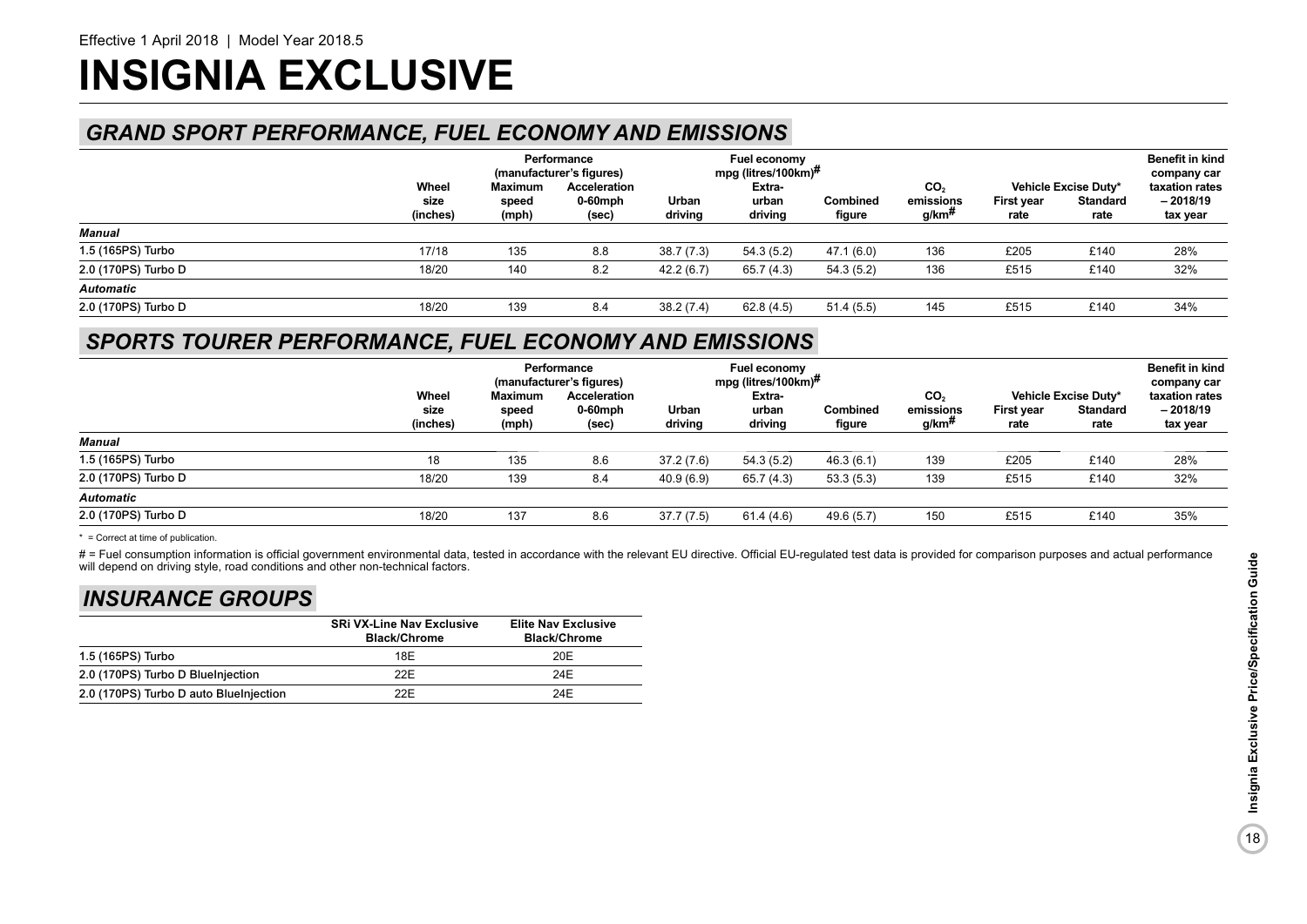# **INSIGNIA EXCLUSIVE** OFFERS IN DETAIL – TERMS AND CONDITIONS

Unless otherwise stated, all offers described are available on orders or registrations between 3 April 2018 – 2 July 2018. Offer prices quoted are correct at the time of publication (April 2018). Prices are subject to change. In line with Vauxhall's policy of price transparency, the offer price shown is an on-the-road price including VAT, number plates and delivery to Retailer of £700.00 (including £116.67 VAT), 12 months' Government Vehicle Excise Duty (variable depending upon model) and the DVLA's new vehicle first registration fee of £55.00. Excludes fuel and insurance. Offers may not apply to Retailer stocks and are subject to availability. Restrictions may apply. Contact your Retailer for details. Vauxhall Motors Limited reserves the right to change, amend or withdraw these offers at any point in time.

### **2 YEAR 0% APR PCP**

Offer subject to availability, on selected models at participating Retailers only. Personal Contract Purchase. Finance subject to status, Ts&Cs apply. Applicants must be 18+. Finance by Vauxhall Finance, CF15 7YT. 25 month term. Monthly payment has been calculated using a price which includes Vauxhall and/or Retailer contribution where applicable. At the end of the agreement there are three options: i) Retain: Pay the optional final payment to own the vehicle, ii) Return the vehicle, or iii) Replace: Part Exchange the vehicle where equity is available. Offer applies to private individuals, Vauxhall Partners and small businesses 1-24 units. Orders or registrations from 3 April 2018 to 2 July 2018.

### **FLEXIBLE PCP**

Offer subject to availability at participating Retailers only. Personal Contract Purchase. Finance subject to status. Terms and Conditions apply. Applicants must be 18+. Finance by Vauxhall Finance, CF15 7YT. 24-48 month term available. Vauxhall deposit contribution only available when vehicle financed through Vauxhall Finance. At the end of the agreement there are three options: i) Pay the optional final payment to own the vehicle, ii) Return the vehicle, or iii) Replace: Part Exchange the vehicle, where equity is available. UK-supplied vehicles only. Offer applies to private individuals, Vauxhall Partners and small businesses 1-24 units (purchase only excluding B2B supported units). Offer not available in conjunction with Personal Contract Hire, 0% Flexible Finance or a deposit contribution.

### **PERSONAL CONTRACT HIRE**

Personal contract hire offer on vehicles ordered by 2 July 2018 subject to availability and status. Age 18+ only. Figures based on a non-maintenance contract hire package. Excess miles over contracted mileage of 24,000 over 36 months charged at a maximum of 14 pence per mile. Excess charges also apply if you breach manufacturer servicing or maintenance guidelines or if the car exceeds BVRLA Fair Wear & Tear guidelines for its age/ mileage when it is returned to Vauxhall Leasing. Package includes Road Fund Licence and Vauxhall Assistance. Guarantee/indemnity may be required. Prices and details are subject to change without notice. For full specification and Ts&Cs contact your local Retailer. You will not own the car. ALD Automotive Ltd., trading as Vauxhall Leasing, BS16 7LB. Authorised and regulated by the Financial Conduct Authority. Offer not available in conjunction with 0% Flexible Finance, Flexible PCP or a deposit contribution.

**Please note not all offers apply to all models.**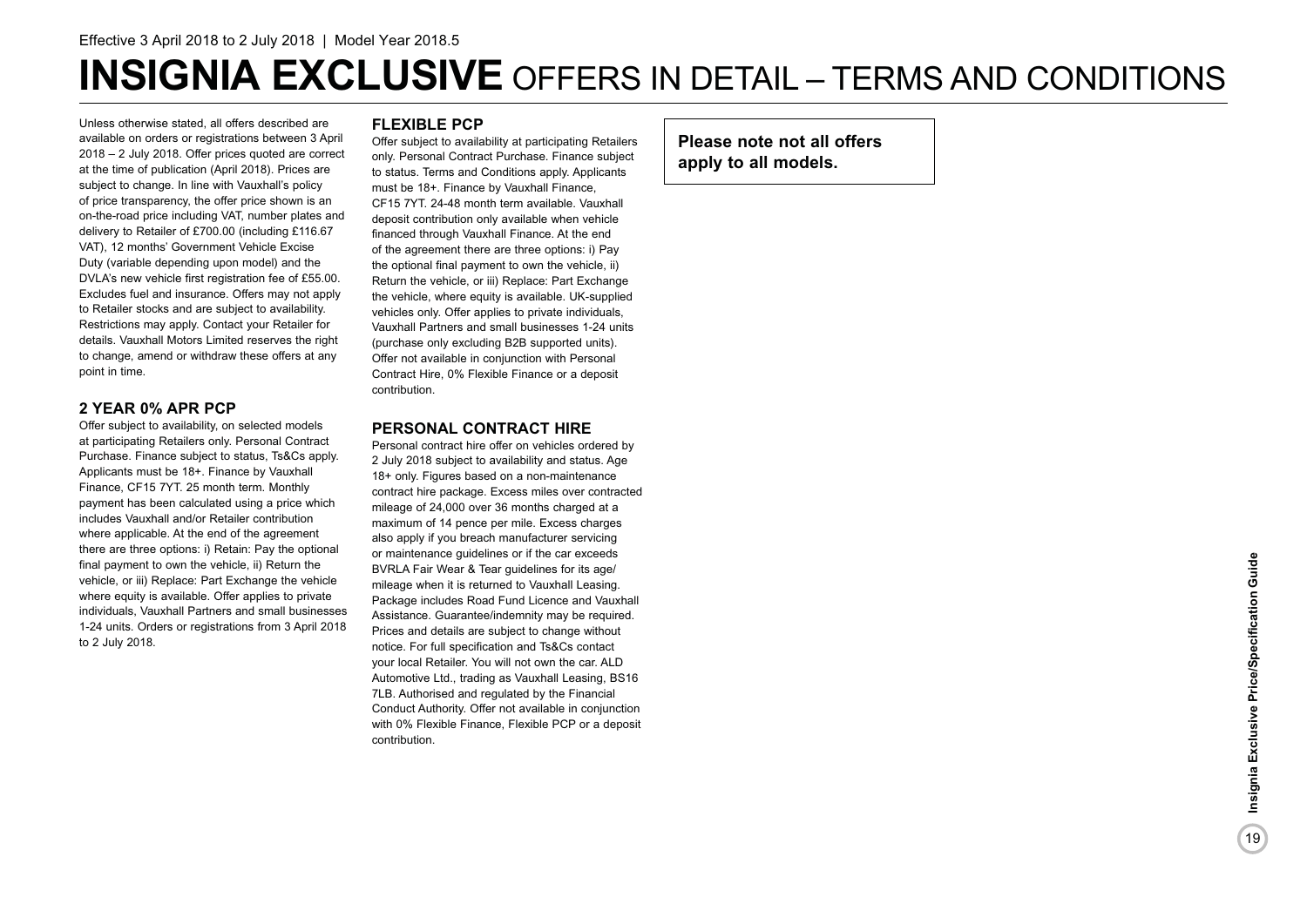# **INSIGNIA EXCLUSIVE** ADDITIONAL INFORMATION

#### **ON-THE-ROAD PRICES**

To eliminate uncertainty about hidden costs when buying a new car, Vauxhall publishes on-the-road recommended retail prices (RRP) and these are shown in the pricing tables within this price guide. These prices include VAT, number plates and delivery to Retailer of £700.00 (including £116.67 VAT), 12 months' Government Vehicle Excise Duty (see opposite for details) and the DVLA new vehicle first registration fee of £55.00\*.

**Please note:** The on-the-road recommended retail price (RRP) does not include fuel supplied by the Retailer, motor insurance or any other goods or services supplied by agreement between the Retailer and the customer.

### **PRICE PROTECTION**

Order a new Vauxhall for build in the current model year (as confirmed by your Retailer) for delivery no more than three months in advance and the price you are quoted is the price you pay. This is irrespective of any subsequent price rises between placing your order and delivery of your new car, but you must take delivery as soon as the car is available. Vauxhall Motors Limited is not liable for price adjustments caused by Government changes in the rate of VAT (currently 20%), Vehicle Excise Duty, DVLA new vehicle first registration fee or by any other applicable legislation or regulations.

### **VAUXHALL LEASING**

As Vauxhall's own contract hire and fleet management operation, Vauxhall Leasing provides a one-stop-shop for competitive car and van leasing solutions – for business users and private individuals. Working with the Vauxhall Retailer network, we combine the support of a national contract with the convenience of a local contact.

For further information, please see your local Vauxhall Retailer or call us on **0117 908 6433.** Alternatively, you can visit our website at **www.vauxhall-leasing.co.uk**

### **IN THE EVENT OF AN ACCIDENT...**

Vauxhall Accident Management helps keep you mobile following an accident. Benefits include vehicle recovery, Vauxhall-approved repairs and contacting your insurer. For more details, visit **vauxhall.co.uk/AccidentManagement**

#### **VEHICLE EXCISE DUTY**

The amount of Vehicle Excise Duty (road fund licence) payable on new cars varies depending on the level of carbon dioxide  $(CO<sub>2</sub>)$  emissions produced by the vehicle.  $CO<sub>2</sub>$  emissions are measured in grammes (g) per kilometre (km) travelled and divided into 13 charging bands shown in the table below.

A 'first year rate' of Vehicle Excise Duty is payable on all new cars and in subsequent years the amount payable reverts to the 'standard rate'. From 1 April 2017 the breakpoints for each of these bands have been revised. Also, for vehicles with a list price over £40,000, including factory-fitted options, an additional £310 is payable for the first five years of standard rate payments.

#### **VEHICLE EXCISE DUTY\***

|               | CO <sub>2</sub> emissions | First year rate | <b>Standard rate</b> |         |
|---------------|---------------------------|-----------------|----------------------|---------|
|               |                           | Non-diesel**    | Diesel <sup>t</sup>  |         |
| <b>Band A</b> | 0q/km                     | £0.00           | £0.00                | £0.00   |
| <b>Band B</b> | $1-50q/km$                | £10.00          | £25.00               | £140.00 |
| <b>Band C</b> | $51 - 75q/km$             | £25.00          | £105.00              | £140.00 |
| <b>Band D</b> | 76 - 90a/km               | £105.00         | £125.00              | £140.00 |
| <b>Band E</b> | $91 - 100q/km$            | £125.00         | £145.00              | £140.00 |
| <b>Band F</b> | $101 - 110q/km$           | £145.00         | £165.00              | £140.00 |
| <b>Band G</b> | $111 - 130q/km$           | £165.00         | £205.00              | £140.00 |
| <b>Band H</b> | $131 - 150a/km$           | £205.00         | £515.00              | £140.00 |
| Band I        | $151 - 170q/km$           | £515.00         | £830.00              | £140.00 |
| <b>Band J</b> | 171 – 190g/km             | £830.00         | £1.240.00            | £140.00 |
| <b>Band K</b> | 191 – 225g/km             | £1.240.00       | £1.760.00            | £140.00 |
| <b>Band L</b> | $226 - 255q/km$           | £1,760.00       | £2.070.00            | £140.00 |
| <b>Band M</b> | over 255q/km              | £2.070.00       | £2,070.00            | £140.00 |

\* = Correct at time of issue. \*\* = Also applies to diesel vehicles that meet the Real Driving Emissions Step 2 (RDE2). † = Applies to vehicles that do not meet the Real Driving Emissions Step 2 (RDE2).